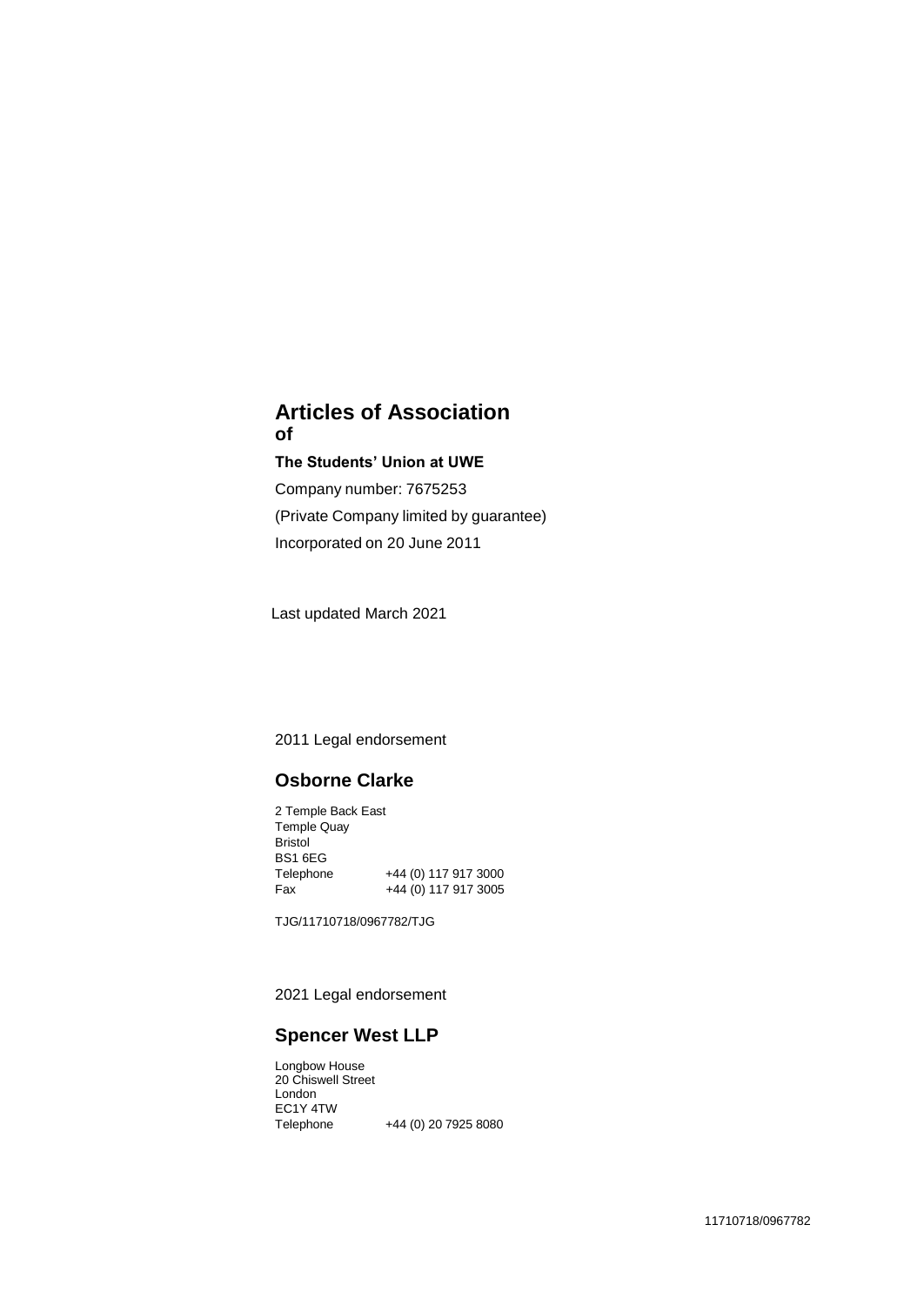## **The Companies Act 2006**

## **Company Limited by Guarantee and not having a Share Capital**

## **Memorandum of Association of The Students' Union at UWE**

Each subscriber to this Memorandum of Association wishes to form a company under the Companies Act 2006 and agrees to become a Member of the company.

| Name of each subscriber   | Authentication by each subscriber |
|---------------------------|-----------------------------------|
| <b>GAIL HELEN WILSON</b>  | Signature:                        |
|                           | WITNESS to above signature:       |
|                           | Signature:                        |
|                           | Name:                             |
|                           | Address:                          |
| <b>COLIN JAMES OFFLER</b> | Signature:                        |
|                           | WITNESS to above signature:       |
|                           | Signature:                        |
|                           | Name:                             |
|                           | Address:                          |
|                           |                                   |

Dated: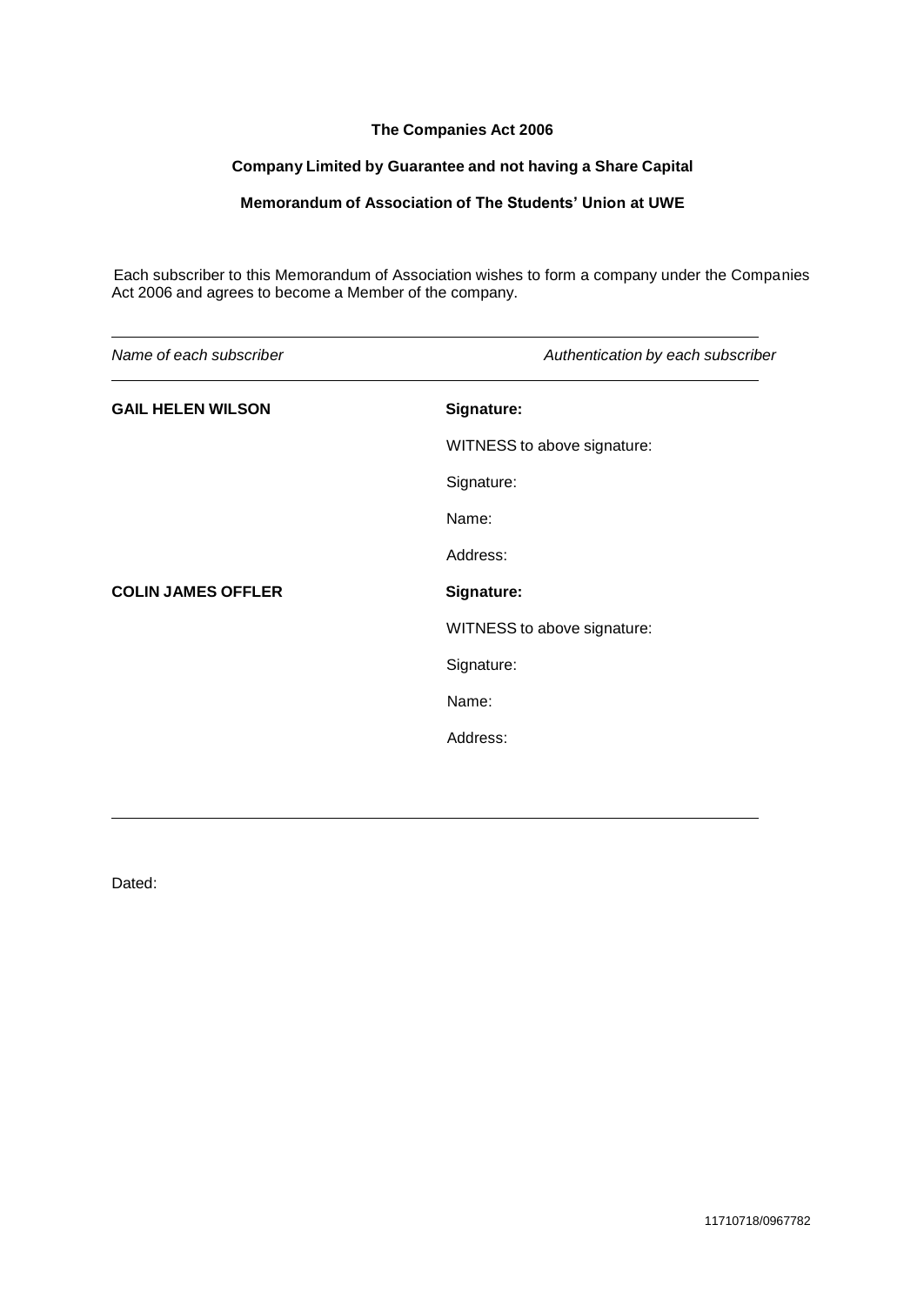## **Table of Contents and Comments**

| <b>Key Constitutional Provisions</b>                                                                  | Page 1  |
|-------------------------------------------------------------------------------------------------------|---------|
| This section describes the organisation, its purpose, the activities it can engage in and             |         |
| the boundaries of its work. It describes what happens if the organisation was to be                   |         |
| dissolved and how the memorandum and articles can be amended.                                         |         |
|                                                                                                       |         |
| <b>Members</b>                                                                                        | Page 7  |
| This section describes who the members of the students' union are                                     |         |
|                                                                                                       |         |
| <b>Referenda</b>                                                                                      | Page 8  |
| This section describes how referendum may be called                                                   |         |
|                                                                                                       |         |
| <b>General Meetings</b>                                                                               | Page 8  |
| This section described how general meetings are called and what business will take                    |         |
| place within them.                                                                                    |         |
|                                                                                                       |         |
| <b>Trustees</b>                                                                                       | Page 12 |
| This section describes who the trustees are, how they are appointed, how they can be                  |         |
| removed and their powers.                                                                             |         |
|                                                                                                       |         |
| <b>The Executive Committee</b>                                                                        | Page 16 |
| This section describes who the Executive Committee are, how they are appointed, how                   |         |
| they can be removed and their powers.                                                                 |         |
|                                                                                                       |         |
| <b>Decision Making By Trustees</b>                                                                    | Page 16 |
| This section lays out how trustee meetings will be called and run and how trustees can                |         |
| make decisions.                                                                                       |         |
|                                                                                                       |         |
| <b>Student Council</b><br>This section deals with the powers and responsibilities of student council. | Page 20 |
|                                                                                                       |         |

#### **[Administrative](#page-23-0) Arrangements and Miscellaneous Provisions Page 21**

This section deals with miscellaneous questions and a table of definitions and interpretations.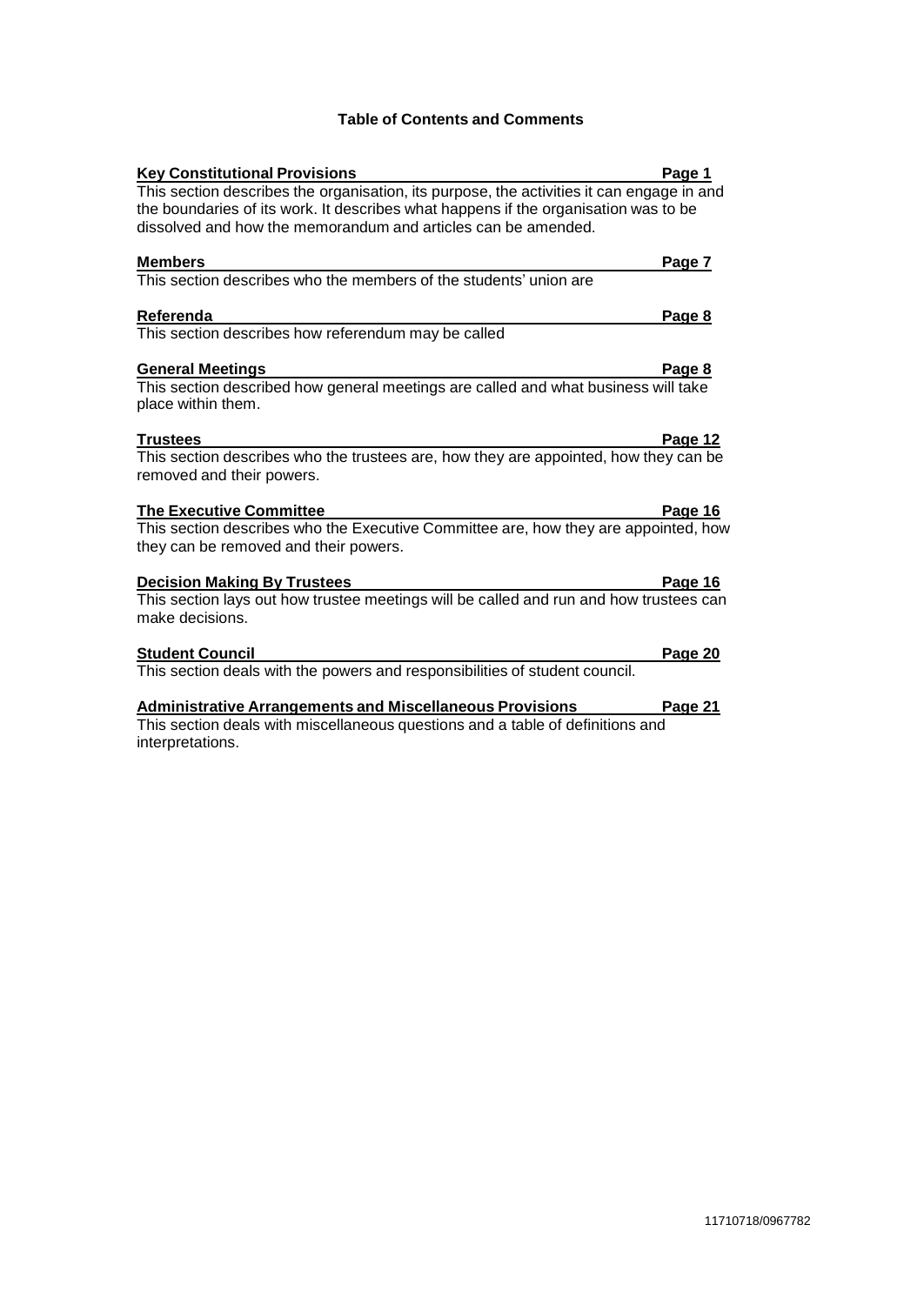## **The Companies Act 2006**

## **Company Limited by Guarantee and not having a Share Capital**

## **Articles of Association of The Students' Union at UWE**

## **BACKGROUND**

- A. The Students' Union at UWE ("The Students' Union") is a students' union within the meaning of the Education Act 1994. The Students' Union is devoted to the educational interests and welfare of its Members.
- B. The Students' Union will seek at all times to:
	- (i) ensure that the diversity of its Membership is recognised and that equal access is available to all Members of whatever origin or orientation;
	- (ii) pursue its aims and objectives independent of any political party or religious group; and
	- (iii) pursue equal opportunities by taking positive action within the law to facilitate participation of groups discriminated against by society.
- C. These Articles have been structured to give the Board of Trustees reasonable authority to manage the affairs of The Students' Union in a professional manner. The Members enjoy the right, which must be exercised in accordance with charity law, to elect a proportion of the Trustees and to dismiss all of the Trustees. The Board of Trustees will give the utmost consideration to the views of Members.
- D. Under the Education Act 1994, UWE Bristol has a statutory duty to ensure that The Students' Union operates in a fair and democratic manner and is held to proper account for its finances. The Students' Union therefore works alongside UWE Bristol in ensuring that the affairs of The Students' Union are properly conducted and that the educational and welfare needs of The Students' Union Members are met.

### **PART 1**

## **KEY CONSTITUTIONAL PROVISIONS**

#### <span id="page-3-0"></span>1. **Definitions and Interpretation**

The meanings of any defined terms used in these Articles are set out in Article [67]. If any dispute arises in relation to the interpretation of these Articles or any of the Bye-Laws, it shall be resolved by the Board of Trustees.

## 2. **Name**

The name of the company is The Students' Union at UWE. In these Articles it is called "The Students' Union".

#### 3. **Registered office**

The registered office of The Students' Union is situated in England and Wales.

## 4. **Objects**

The objects of The Students' Union are the advancement of education of students at UWE Bristol for the public benefit by:

4.1 promoting the interests and welfare of students at UWE Bristol during their course of study and representing, supporting and advising students;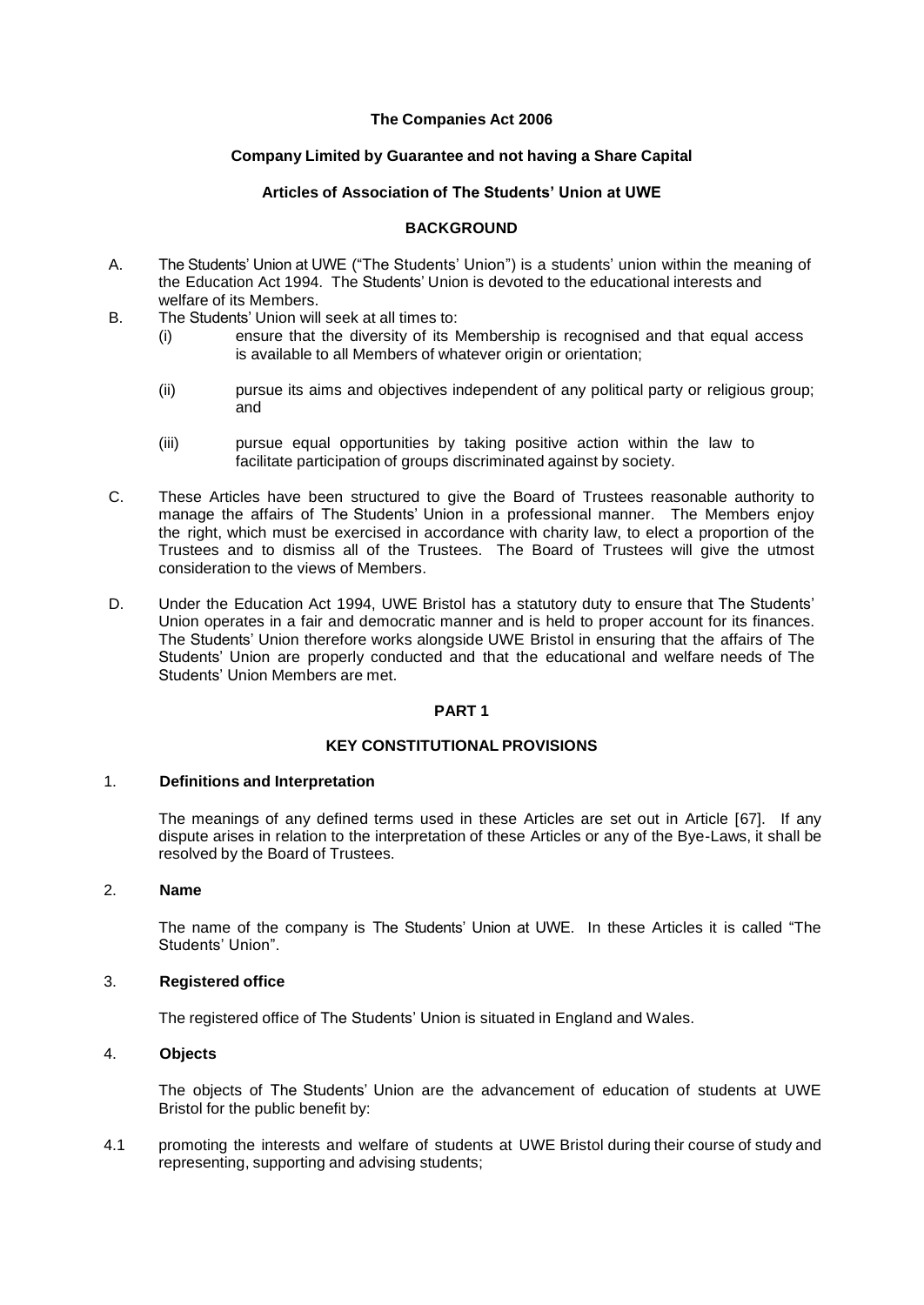- 4.2 being the recognised representative channel between students and UWE Bristol and any other external bodies; and
- 4.3 providing social, cultural, sporting and recreational activities and forums for discussions and debate for the personal development of its students.

### 5. **Powers**

To further its objects, but not to further any other purpose, The Students' Union may:

- 5.1 provide services and facilities for Members;
- 5.2 establish, support, promote and operate a network of student activities for Members;
- 5.3 support any RAG or similar fundraising activities carried out by its Members for charitable causes, including the provision of administrative support, banking facilities and acting as a holding trustee of any funds raised;
- 5.4 alone or with other organisations:
	- (a) carry out campaigning activities;
	- (b) seek to influence public opinion; and
	- (c) make representations to and seek to influence governmental and other bodies and institutions

regarding the reform, development and implementation of appropriate policies, legislation and regulations, provided that all such activities shall be confined to the activities which an English and Welsh charity may properly undertake and provided that The Students' Union complies with the Education Act and any guidance published by the Charity Commission;

- 5.5 write, make, commission, print, publish or distribute materials or information or assist in these activities;
- 5.6 promote, initiate, develop or carry out education and training and arrange, provide or assist with exhibitions, lectures, meetings, seminars, displays or classes;
- 5.7 promote, encourage, carry out or commission research, surveys, studies or other work and publish the useful results;
- 5.8 provide or appoint others to provide advice, guidance, representation and advocacy;
- 5.9 co-operate with other charities and bodies and exchange information and advice with them;
- 5.10 become a member, affiliate or associate of other charities and bodies;
- 5.11 support, set up or amalgamate with other charities with objects identical or similar to The Students' Union objects, and act as or appoint trustees, agents, nominees or delegates to control and manage such charities (including without limitation to act as trustee of any charitable trust of permanent endowment property held for any of the charitable purposes included in The Students' Union objects);
- 5.12 purchase or acquire all or any of the property, assets, liabilities and engagements of any charity with objects similar to The Students' Union objects;
- 5.13 pay out of the funds of The Students' Union the costs of forming and registering The Students' Union;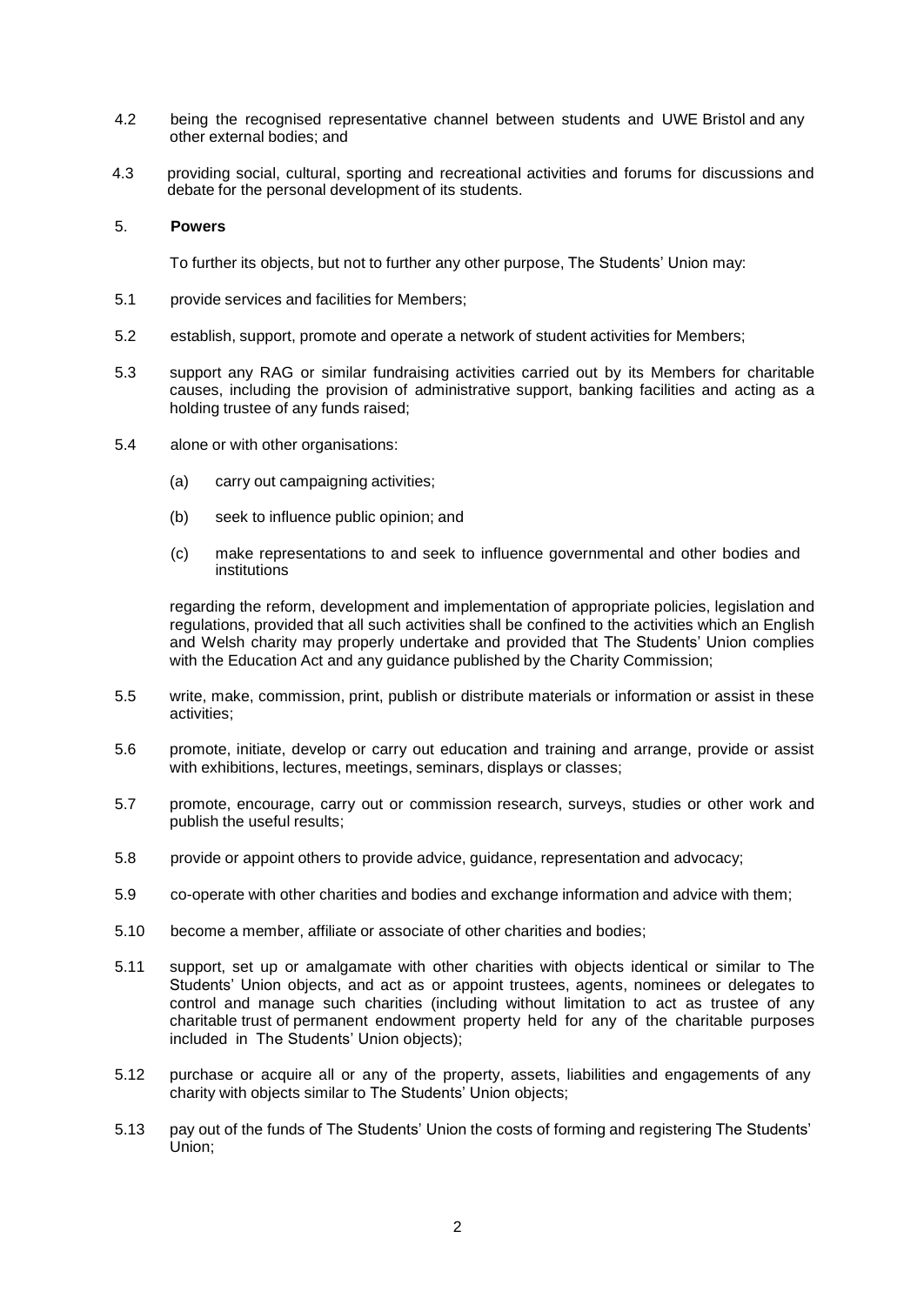- 5.14 raise funds and invite and receive contributions from any person provided that The Students' Union shall not carry out any taxable trading activities in raising funds;
- 5.15 borrow and raise money on such terms and security as The Students' Union may think suitable including for the purposes of investment or of raising funds (but only in accordance with the restrictions imposed by the Charities Act 1993);
- 5.16 purchase, lease, hire or receive property of any kind including land, buildings and equipment and maintain and equip it for use;
- 5.17 sell, manage, lease, mortgage, exchange, dispose of or deal with all or any of its property (but only in accordance with the restrictions imposed by the Charities Act 1993);
- 5.18 make grants or loans of money and give guarantees;
- 5.19 set aside funds for special purposes or as reserves against future expenditure;
- 5.20 invest and deal with The Students' Union money not immediately required for its objects in or upon any investments, securities, or property;
- 5.21 delegate the management of investments to an appropriately experienced and qualified financial expert provided that:
	- (a) the investment policy is set down in writing for the financial expert by the Trustees;
	- (b) every transaction is reported promptly to the Trustees;
	- (c) the performance of the investments is reviewed regularly by the Trustees;
	- (d) the Trustees are entitled to cancel the delegation at any time;
	- (e) the investment policy and the delegation arrangements are reviewed at least once a year;
	- (f) all payments due to the financial expert are on a scale or at a level which is agreed in advance and are notified promptly to the Trustees on receipt; and
	- (g) the financial expert may not do anything outside the powers of the Trustees;
- 5.22 arrange for investments or other property of The Students' Union to be held in the name of a nominee (being a company or a limited liability partnership registered or having an established place of business in England and Wales) under the control of the Trustees or a financial expert acting under their instructions and to pay any reasonable fee required;
- 5.23 lend money and give credit to, take security for such loans or credit and guarantee or give security for the performance of contracts by any person or company;
- 5.24 open and operate banking accounts and other facilities for banking and draw, accept, endorse, negotiate, discount, issue or execute negotiable instruments such as promissory notes or bills of exchange;
- 5.25 trade in the course of carrying out any of its objects and carry on any other trade which is not expected to give rise to taxable profits;
- 5.26 establish or acquire subsidiary companies to carry on any trade;
- 5.27 subject to Article 6 (Limitation on private benefits), employ and pay employees and professionals or other advisors;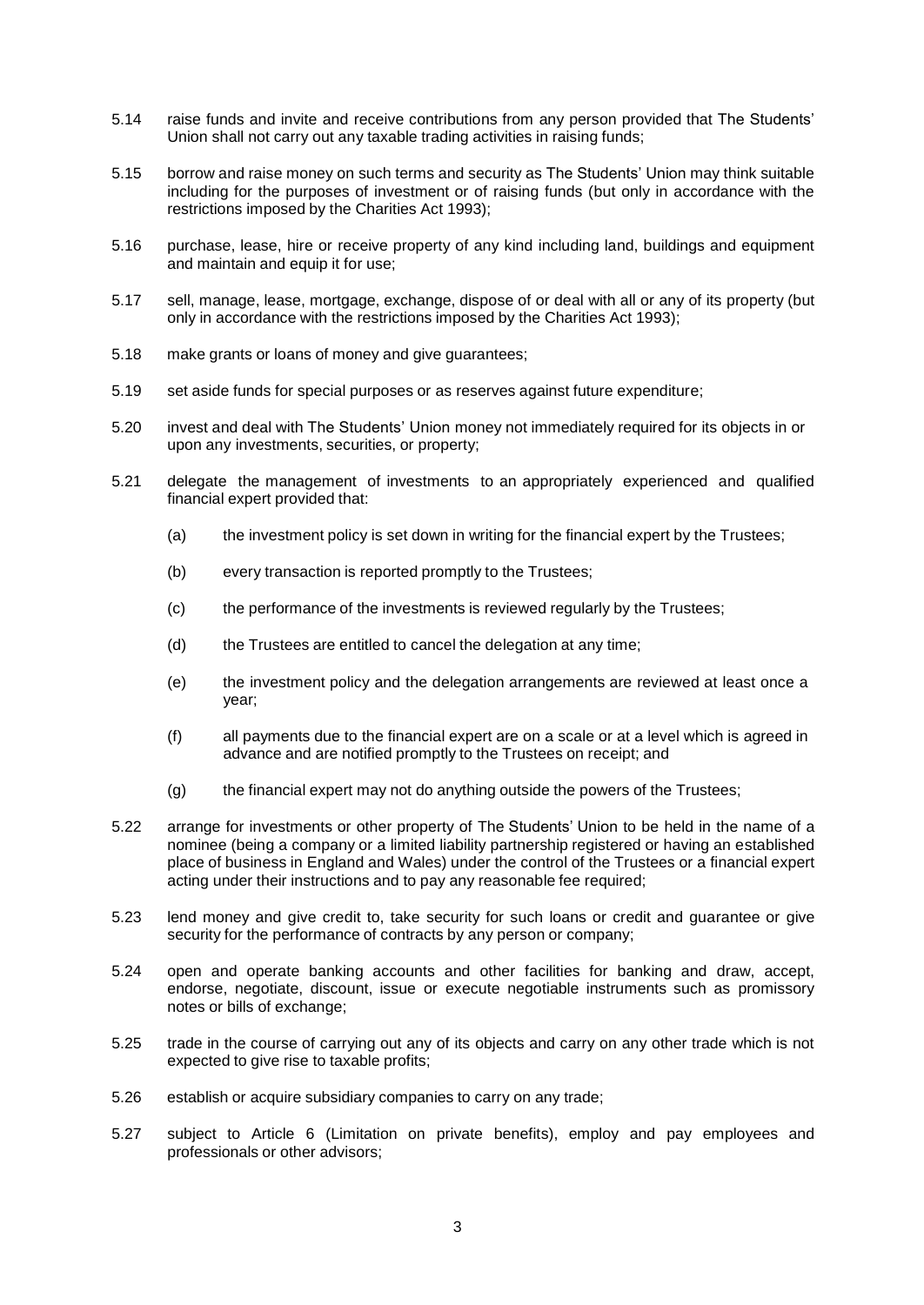- 5.28 grant pensions and retirement benefits to employees of The Students' Union and to their dependants and subscribe to funds or schemes for providing pensions and retirement benefits for employees of The Students' Union and their dependants;
- 5.29 pay out of the funds of The Students' Union the cost of any premium in respect of any indemnity insurance to cover the liability of the Trustees (or any of them) which by virtue of any rule of law would otherwise attach to them in respect of any negligence, default, breach of trust or breach of duty of which they may be guilty in relation to The Students' Union, including without limitation any liability to make a contribution to The Students' Union assets as specified in section 214 of the Insolvency Act 1986 (wrongful trading), provided that no such insurance shall extend to:
	- (a) any claim arising from any liability incurred by the Trustees to pay a fine imposed in criminal proceedings or a sum payable to a regulatory authority by way of a penalty in respect of non-compliance with any requirement of a regulatory nature (however arising);
	- (b) any liability incurred by the Trustees in defending any criminal proceedings in which the Trustees are convicted of an offence arising out of any fraud or dishonesty, or wilful or reckless misconduct;
	- (c) any liability incurred by the Trustees to The Students' Union that arises out of any conduct which the Trustees knew (or must reasonably be assumed to have known) was not in the interests of The Students' Union or in the case of which they did not care whether it was in the best interests of The Students' Union or not; or
	- (d) in relation to any liability to make a contribution to The Students' Union assets as specified in section 214 of the Insolvency Act 1986, any liability to make such a contribution where the basis of the Trustee's liability is their knowledge prior to the insolvent liquidation of The Students' Union (or reckless failure to acquire that knowledge) that there was no reasonable prospect that The Students' Union would avoid going into insolvent liquidation; and
- 5.30 do all such other lawful things as shall further The Students' Union objects.

## 6. **Limitation on private benefits**

- 6.1 The income and property of The Students' Union shall be applied solely towards the promotion of its objects.
- 6.2 Except as provided below no part of the income and property of The Students' Union may be paid or transferred directly or indirectly by way of dividend, bonus or otherwise by way of profit to any Member of The Students' Union. This shall not prevent any payment in good faith by The Students' Union of:
	- 6.2.1 any payments made to any Member in their capacity as a beneficiary of The Students' Union;
	- 6.2.2 reasonable and proper remuneration to any Member for any goods or services supplied to The Students' Union provided that if such Member is a Trustee Article 6.3 shall apply;
	- 6.2.3 interest on money lent by any Member to The Students' Union at a reasonable and proper rate;

and

- 6.2.4 any reasonable and proper rent for premises let by any Member to The Students' Union.
- 6.3 Except as provided below no Trustee may sell goods, services or any interest in land to The Students' Union; be employed by, or receive any remuneration from, The Students' Union; or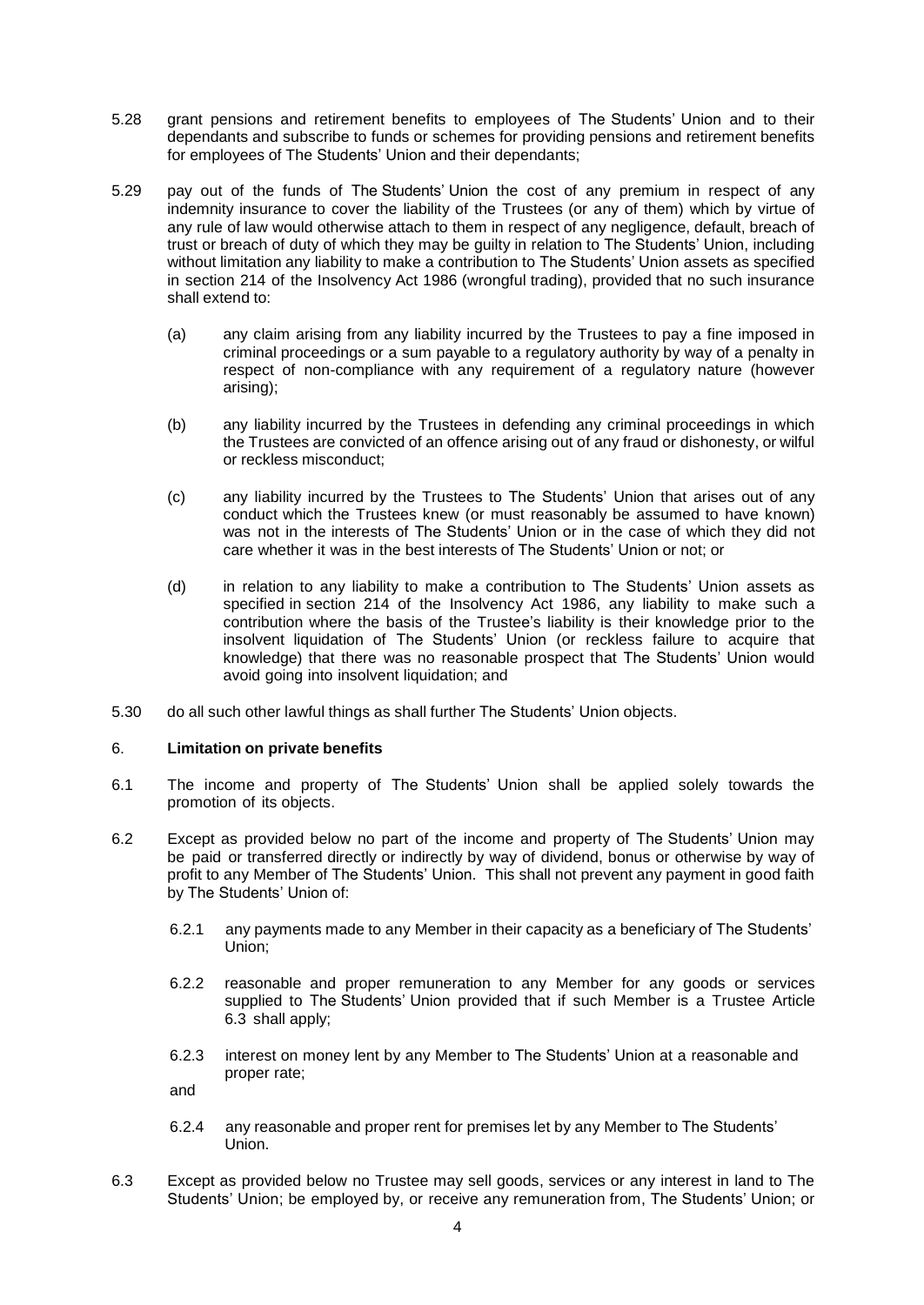receive any other financial benefit from The Students' Union. This shall not prevent any payment in good faith by The Students' Union of:

- 6.3.1 any payments made to any Trustee or Connected Person in their capacity as a beneficiary of The Students' Union;
- 6.3.2 reasonable and proper out of pocket expenses of the Trustees;
- 6.3.3 reasonable and proper remuneration to any President Trustee or Connected Person for any goods or services supplied to The Students' Union on the instructions of the Trustees provided that:
	- (a) for the avoidance of doubt, the authorisation under this provision shall extend to the remuneration of President Trustees and Connected Persons under contracts of employment with The Students' Union;
	- (b) subject to Article 6.3.3(a), the authorisation under this provision shall not extend to the service of acting as Trustee;
	- (c) if the person being remunerated is a Trustee the procedure described in Article 55 (Conflicts of Interest) must be followed in considering the appointment of the Trustee and in relation to any other decisions regarding the remuneration authorised by this provision;
	- (d) if the person being remunerated is a Connected Person the procedure described in Article 55 (Conflicts of Interest) must be followed by the relevant Trustee in relation to any decisions regarding such Connected Person;
	- (e) subject to Article 6.6, this provision may not apply to more than half of the Trustees in any financial year (and for these purposes such provision shall be treated as applying to a Trustee if it applies to a person who is a Connected Person in relation to that Trustee); and
	- (f) at all times the provisions of the Education Act are complied with;
- 6.3.4 interest on money lent by any Trustee or Connected Person to The Students' Union at a reasonable and proper rate;
- 6.3.5 any reasonable and proper rent for premises let by any Trustee or Connected Person to The Students' Union;
- 6.3.6 reasonable and proper premiums in respect of indemnity insurance effected in accordance with Article 5.29;
- 6.3.7 any payments made to any Trustee or officer under the indemnity provisions set out at Article 66; and
- 6.3.8 any payments authorised in writing by the Charity Commission.
- 6.4 In Articles 6.2 and 6.3, references to The Students' Union shall be read as references to The Students' Union and/or any Subsidiary Company.
- 6.5 For any transaction authorised by Article 6.3 or Article 6.4, the Trustee's duty (arising under the Companies Act 2006) to avoid a conflict of interest with The Students' Union shall be disapplied provided the relevant provisions of Article 6.3 or Article 6.4 have been complied with.
- 6.6 Where a vacancy arises on the Board of Trustees with the result that Article 6.3.3 applies to more than half of the Trustees, The Students' Union may continue to pay remuneration to its President Trustees and any Connected Persons receiving remuneration in accordance with Article 6.3.3 provided that The Students' Union uses all reasonable endeavours to fill the vacancy as soon as possible.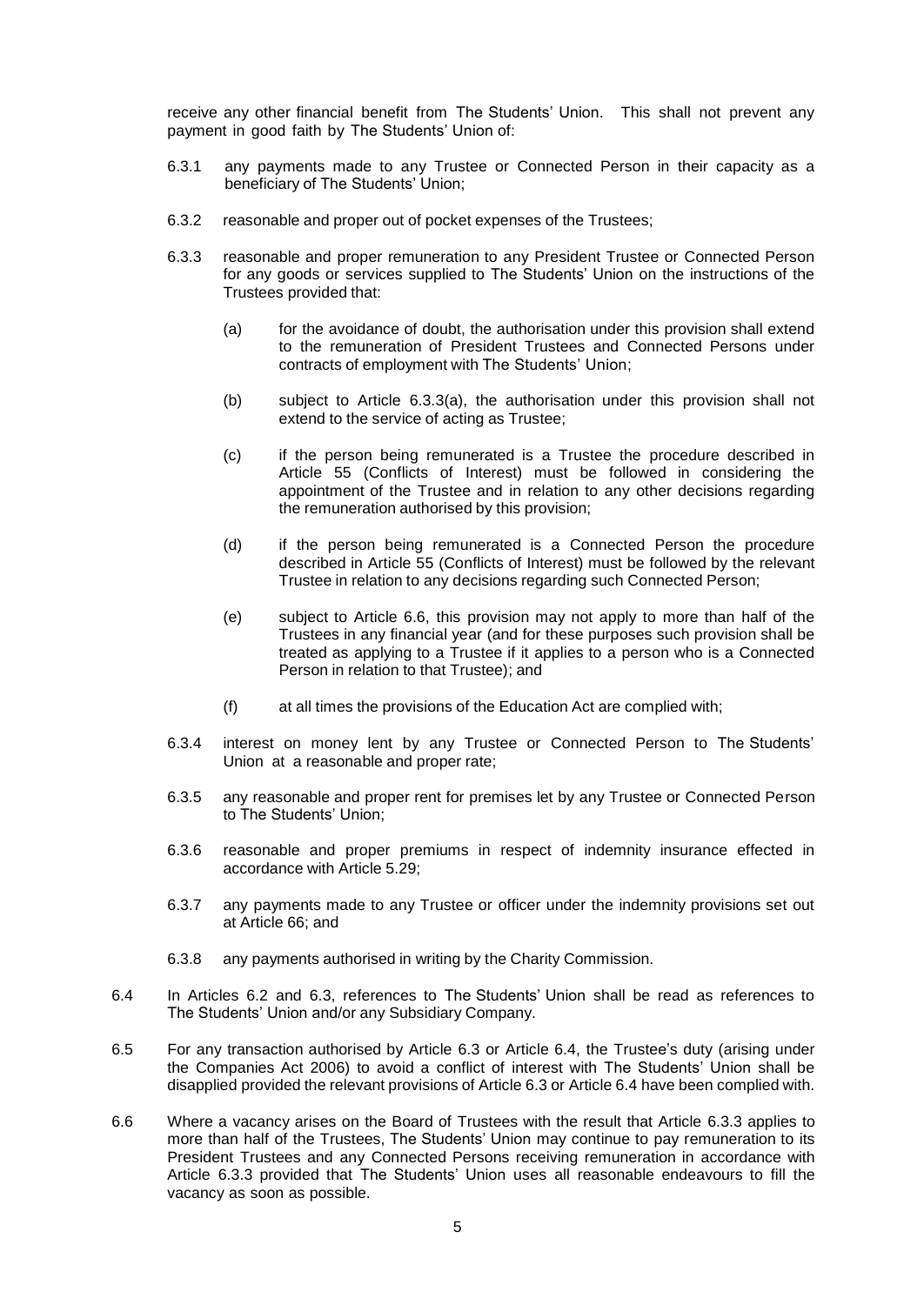### 7. **Liability of Members**

The liability of each Member is limited to  $£1$ , being the amount that each Member undertakes to contribute to the assets of The Students' Union in the event of its being wound up while they are a Member or within one year after they cease to be a Member, for:

- 7.1 payment of The Students' Union debts and liabilities contracted before they cease to be a Member;
- 7.2 payment of the costs, charges and expenses of winding up; and
- 7.3 adjustment of the rights of the contributories among themselves.

## 8. **Dissolution**

If any property remains after The Students' Union has been wound up or dissolved and all debts and liabilities have been satisfied, it shall not be paid to or distributed among the Members of The Students' Union. It shall instead be given or transferred to some other charitable institution or institutions having similar objects to those of The Students' Union and which prohibits the distribution of its or their income and property among its or their members to an extent at least as great as these Articles impose upon The Students' Union. The institution or institutions which are to benefit shall be chosen by the Trustees of The Students' Union at or before the time of winding up or dissolution.

## 9. **Reviewing and Amending the Articles**

- 9.1 The Trustees and UWE Bristol shall review this Constitution every five years, with effect from the date that this Constitution comes into effect.
- 9.2 No amendment of this Constitution shall be made which would have the effect of The Students' Union ceasing to be a charity.
- 9.3 Clause 4 (Objects) and Clause 6 (Limitation on private benefits) may not be amended without the prior written consent of the Charity Commission.
- 9.4 Save where the amendment to the Constitution is a consequential amendment due to a change in the Bye-Laws (for example, the number or heading names of Clauses), the Constitution may be amended by:
	- 9.4.1 a resolution of the Members passed at a general meeting by at least 2/3 of those present and voting; or
	- 9.4.2 a resolution passed by a 2/3 majority of the Members voting in a Referendum provided that at least 1,000 Members cast a vote in the Referendum provided UWE Bristol approves the amendments (as required for the purposes of compliance with Section 22 of the Education Act).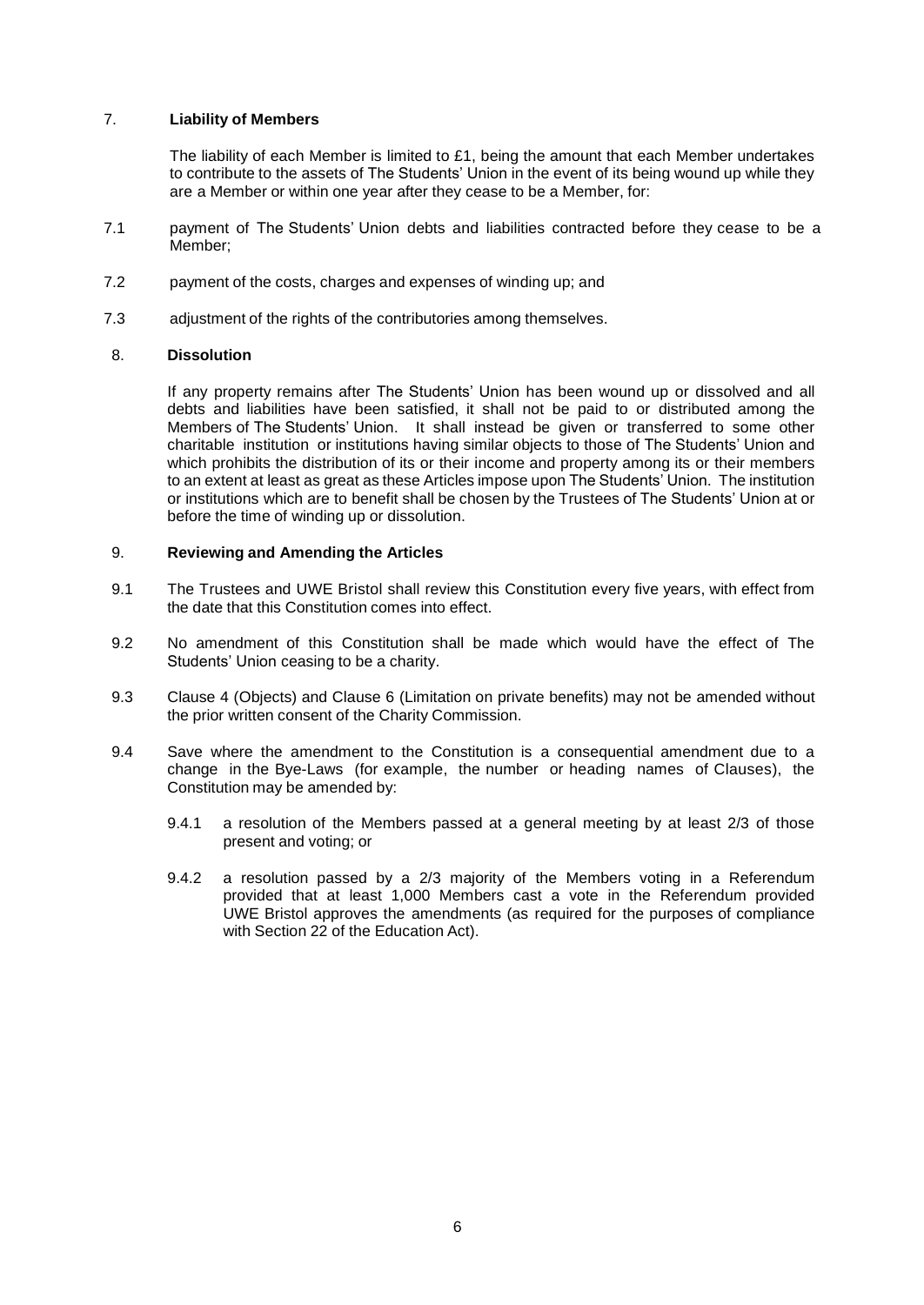### **PART 2**

#### **MEMBERS**

#### *BECOMING AND CEASING TO BE A MEMBER*

#### <span id="page-9-0"></span>10. **Becoming a Member (Refer to Bye-Law 1)**

- 10.1 Until and including the Effective Date, the subscribers to the Memorandum shall be the Members of The Students' Union. Thereafter, the Members of The Students' Union shall be as follows:
	- 10.1.1 each and every Student who, in accordance with Bye-Law 1, has not opted out by notifying the UWE Bristol of their wish not to be a Member of The Students' Union; and
	- 10.1.2 the President Trustees of The Students' Union.
- 10.2 The names of the Members of The Students' Union shall be entered in the register of Members.
- 10.3 Members of The Students' Union shall be entitled to the benefits set out in the Code of Practice.

## 11. **Termination of Membership**

Membership shall not be transferable and shall cease on death. A Member shall cease to be a Member of The Students' Union if:

- 11.1 they cease to be a Student;
- 11.2 they cease to be a President Trustee;
- 11.3 they opt out of membership by giving written notice to The Students' Union in accordance with the Bye-Laws; or
- 11.4 in the case of Members other than the President Trustees, a resolution is passed at a meeting of the Trustees at which at least half of the Trustees are present resolving that the Member be expelled on the grounds of that members continued membership is harmful to or is likely to become harmful to the interests of The Students' Union. Such a resolution shall not be passed unless the Member has been given at least 14 clear days' notice that the resolution is to be proposed, specifying the circumstances alleged to justify expulsion, and has been afforded a reasonable opportunity of being heard by or of making written representations to the Trustees.

## 12. **Associate members**

The Trustees may establish such classes of associate membership with such description and with such rights and obligations as they think fit and may admit and remove such associate members provided that no such associate members shall be Members of The Students' Union for the purposes of the Articles or the Companies Acts.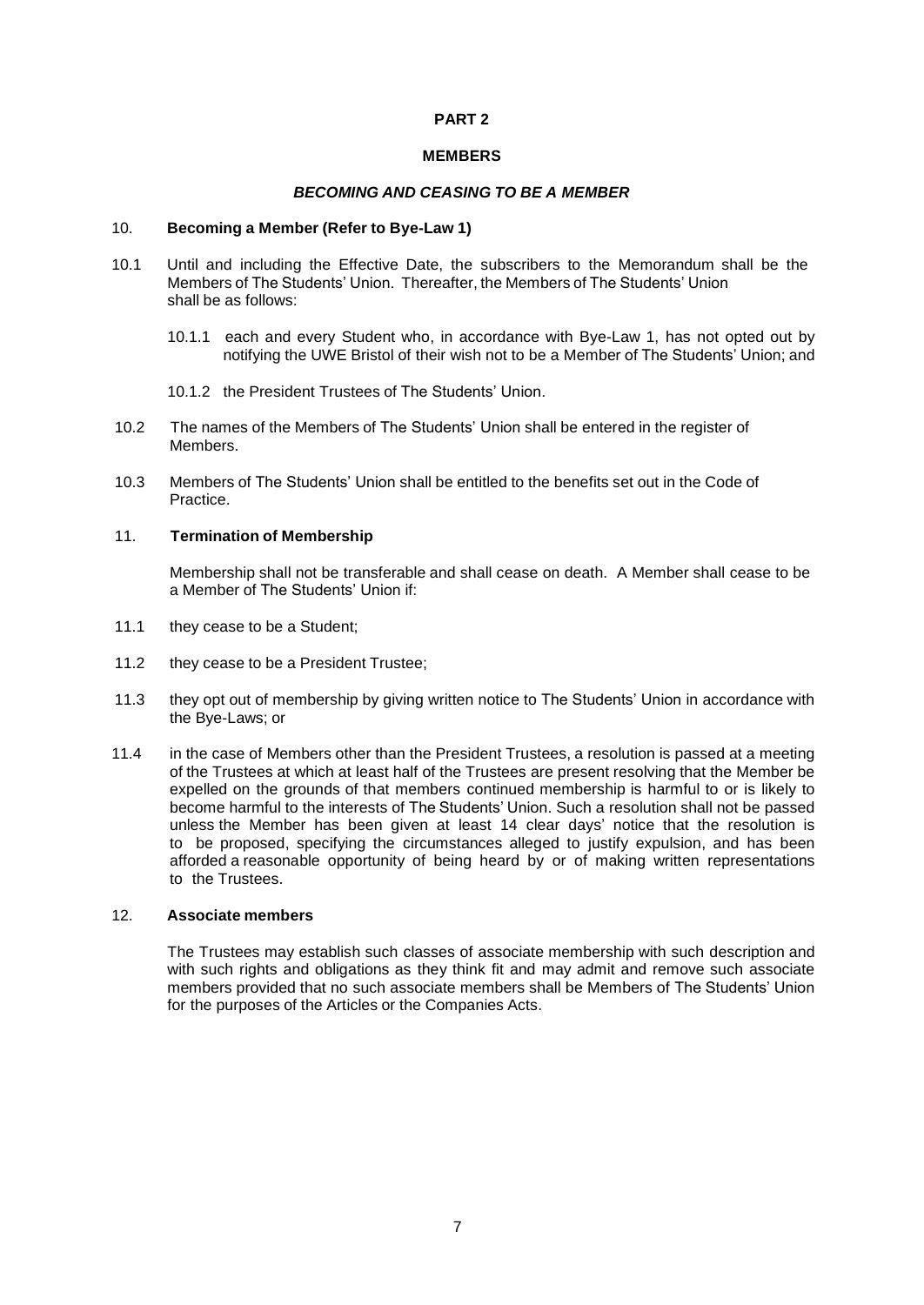## *REFERENDA*

## <span id="page-10-0"></span>13. **Referenda**

- 13.1 A Referendum may be called on any issue by:
	- 13.1.1 a resolution of the Trustees;
	- 13.1.2 by any student in accordance with these Articles
- 13.2 Subject to Article 9.4.2 a resolution may only be passed by Referendum if at least 1000 Members cast a vote in the Referendum and a majority of the votes cast are in favour of the resolution.
- 13.3 Referenda shall be conducted in accordance with these Articles.
- 13.4 Subject to Article 38.3, the Members may set Policy by Referenda. Policy set by Referenda may overturn Policy set either by the Student Council or by the Members in general meeting.

## *GENERAL MEETINGS*

## <span id="page-10-1"></span>14. **General meetings**

The Trustees may call a general meeting at any time. The Trustees must call a general meeting if:

- 14.1 requested to do so by the Members provided such request is signed by at least 150 Members having the right to attend and vote at general meetings; or
- 14.2 required to do so by the Members under the Companies Acts.

#### 15. **Location of meetings**

All general meetings may be carried out at one single venue or simultaneously at a maximum of three separate venues with a video, audio or other real-time link between all of the venues. At the start of such meetings, each venue must indicate by majority vote that they are satisfied with the meeting set-up and technology.

#### 16. **Length of notice**

All general meetings shall be called by either:

- 16.1 at least 14 clear days' notice; or
- 16.2 shorter notice if it is so agreed by a majority in number of the Members having a right to attend and vote at that meeting. Any such majority shall together represent at least 90% of the total voting rights at that meeting of all the Members.

## 17. **Contents of notice**

17.1 Every notice calling a general meeting shall specify the place, day and time of the meeting, and the general nature of the business to be transacted. If a special resolution is to be proposed, the notice shall include the proposed resolution and specify that it is proposed as a special resolution. In every notice calling a meeting of The Students' Union there must appear with reasonable prominence a statement informing the Member of their rights to appoint another person as their proxy at a general meeting.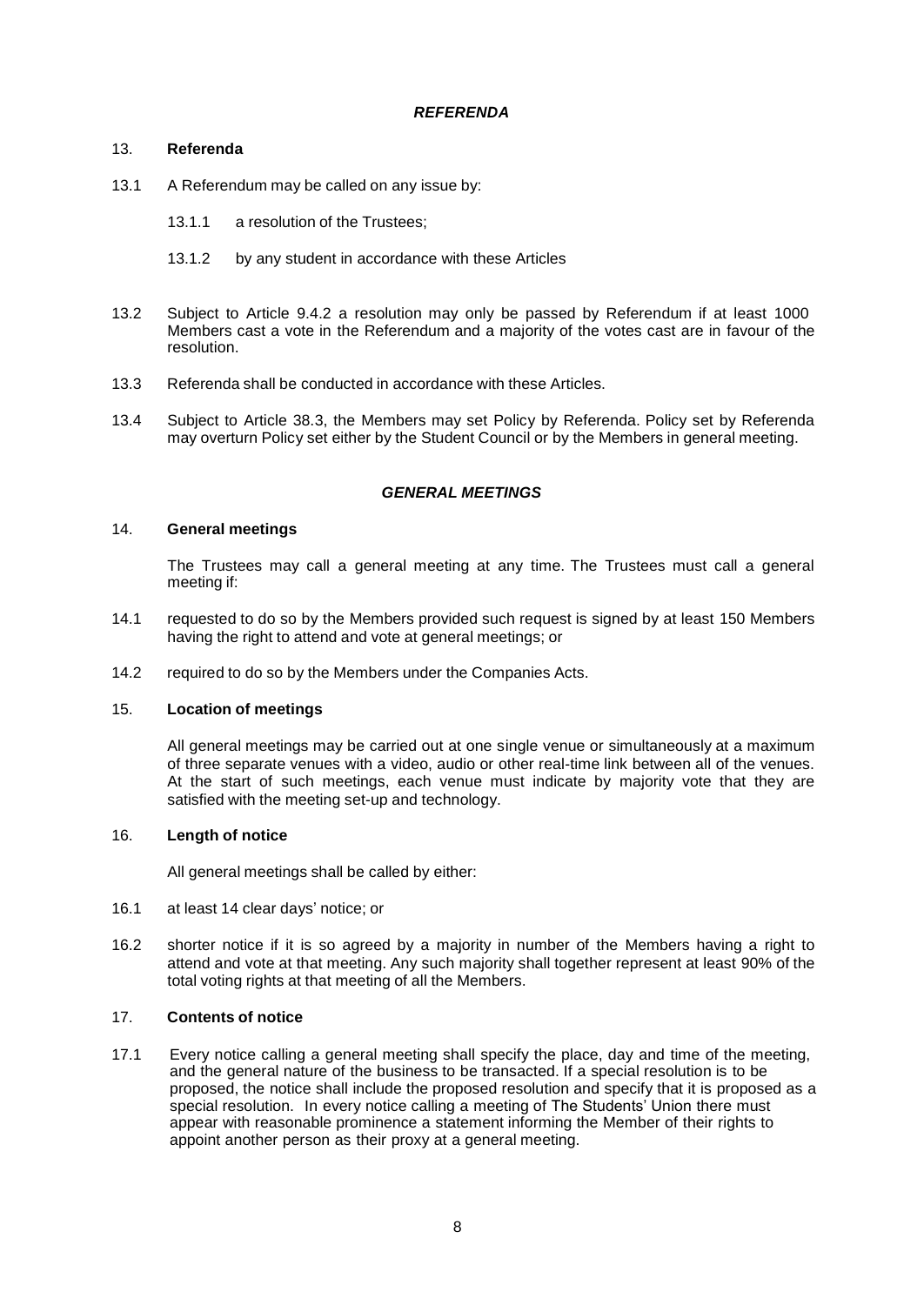#### 18. **Service of notice**

Notice of general meetings shall be given to every Member, to the Trustees, to any patron(s) and to the auditors of The Students' Union.

#### 19. **Quorum**

- 19.1 No business shall be transacted at any general meeting unless a quorum is present.
- 19.2 150 persons entitled to vote upon the business to be transacted, each being a Member (but excluding Trustees), shall be a quorum.
- 19.3 If a quorum is not present within half an hour from the time appointed for the meeting, the meeting shall stand adjourned to the same day in the next week at the same time and place or to such other day, time and place as the Trustees may determine and if at the adjourned meeting a quorum is not present within half an hour from the time appointed for the meeting those Members present and entitled to vote shall be a quorum.

#### 20. **Chairing general meetings**

A Democratic Procedures Officer shall preside as facilitator of the meeting. In the absence of a Democratic Procedures Officer, the Members present and entitled to vote shall choose one of their number to be chair.

## 21. **Attendance and speaking by Trustees and non-Members**

- 21.1 A Trustee may, even if not a Member, attend and speak at any general meeting.
- 21.2 A patron may, even if not a Member, attend and speak at any general meeting.
- 21.3 The chair of the meeting may permit other persons who are not Members of The Students' Union to attend and speak at any general meeting.

### 22. **Adjournment**

- 22.1 The chair of the meeting may adjourn a general meeting at which a quorum is present if:
	- 22.1.1 the meeting consents to an adjournment; or
	- 22.1.2 it appears to the chair of the meeting that an adjournment is necessary to protect the safety of any person attending the meeting or to ensure that the business of the meeting is conducted in an orderly manner.
- 22.2 The chair of the meeting must adjourn a general meeting if directed to do so by the meeting.
- 22.3 When adjourning a general meeting, the chair of the meeting must:
	- 22.3.1 either specify the time and place to which it is adjourned or state that it is to continue at a time and place to be fixed by the Trustees; and
	- 22.3.2 have regard to any directions as to the time and place of any adjournment which have been given by the meeting.
- 22.4 If the continuation of an adjourned meeting is to take place more than 14 days after it was adjourned, The Students' Union must give at least seven clear days' notice of it:
	- 22.4.1 to the same persons to whom notice of The Students' Union general meetings is required to be given; and
	- 22.4.2 containing the same information which such notice is required to contain.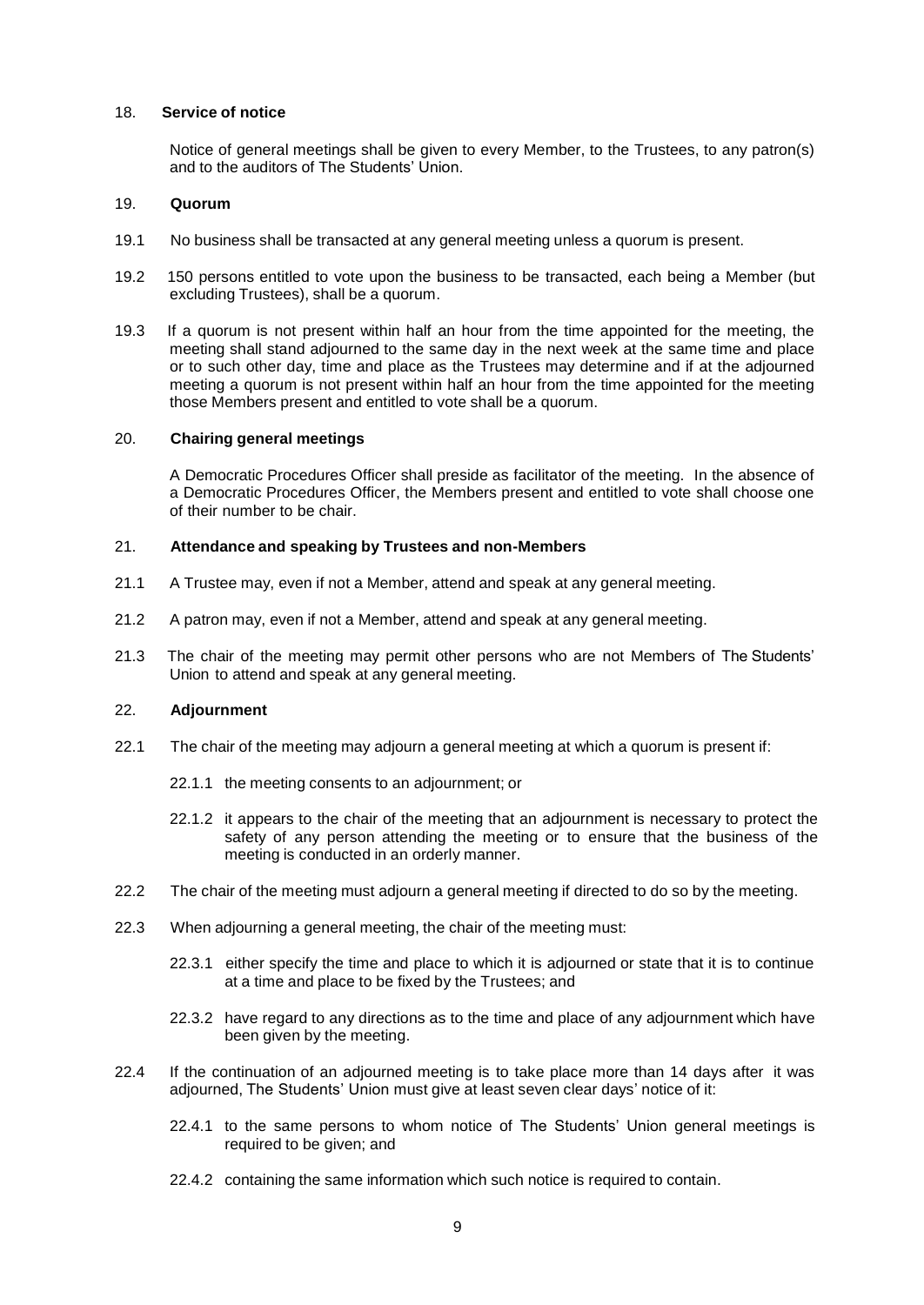22.5 No business may be transacted at an adjourned general meeting which could not properly have been transacted at the meeting if the adjournment had not taken place.

## *VOTING AT GENERAL MEETINGS*

### 23. **Voting: general**

A resolution put to the vote of a general meeting must be decided on a show of hands unless a poll is duly demanded in accordance with the Articles.

#### 24. **Poll**

- 24.1 A poll on a resolution may be demanded:
	- 24.1.1 in advance of the general meeting where it is to be put to the vote; or
	- 24.1.2 at a general meeting, either before a show of hands on that resolution or immediately after the result of a show of hands on that resolution is declared.
- 24.2 A poll may be demanded by:
	- 24.2.1 the chair of the meeting;
	- 24.2.2 the Trustees;
	- 24.2.3 two or more persons having the right to vote on the resolution;
	- 24.2.4 any person who, by virtue of being appointed proxy for one or more Members having the right to vote at the meeting, holds two or more votes; or
	- 24.2.5 a person or persons representing not less than one tenth of the total voting rights of all the Members having the right to vote on the resolution.
- 24.3 A demand for a poll may be withdrawn if:
	- 24.3.1 the poll has not yet been taken; and
	- 24.3.2 the chair of the meeting consents to the withdrawal.
- 24.4 Polls must be taken immediately and in such manner as the chair of the meeting directs.

#### 25. **Voting**

- 25.1 On a show of hands every person present and entitled to vote shall have a maximum of one vote. On a poll every Member present in person or by proxy shall have one vote.
- 25.2 In the case of an equality of votes, whether on a show of hands or on a poll, the chair of the meeting shall [not] be entitled to a casting vote in addition to any other vote they may have.

## 26. **Errors and disputes**

- 26.1 No objection may be raised to the qualification of any person voting at a general meeting except at the meeting or adjourned meeting at which the vote objected to is tendered, and every vote not disallowed at the meeting is valid.
- 26.2 Any such objection must be referred to the chair of the meeting whose decision is final.

#### 27. **Amendments to resolutions**

27.1 An ordinary resolution to be proposed at a general meeting may be amended by ordinary resolution if: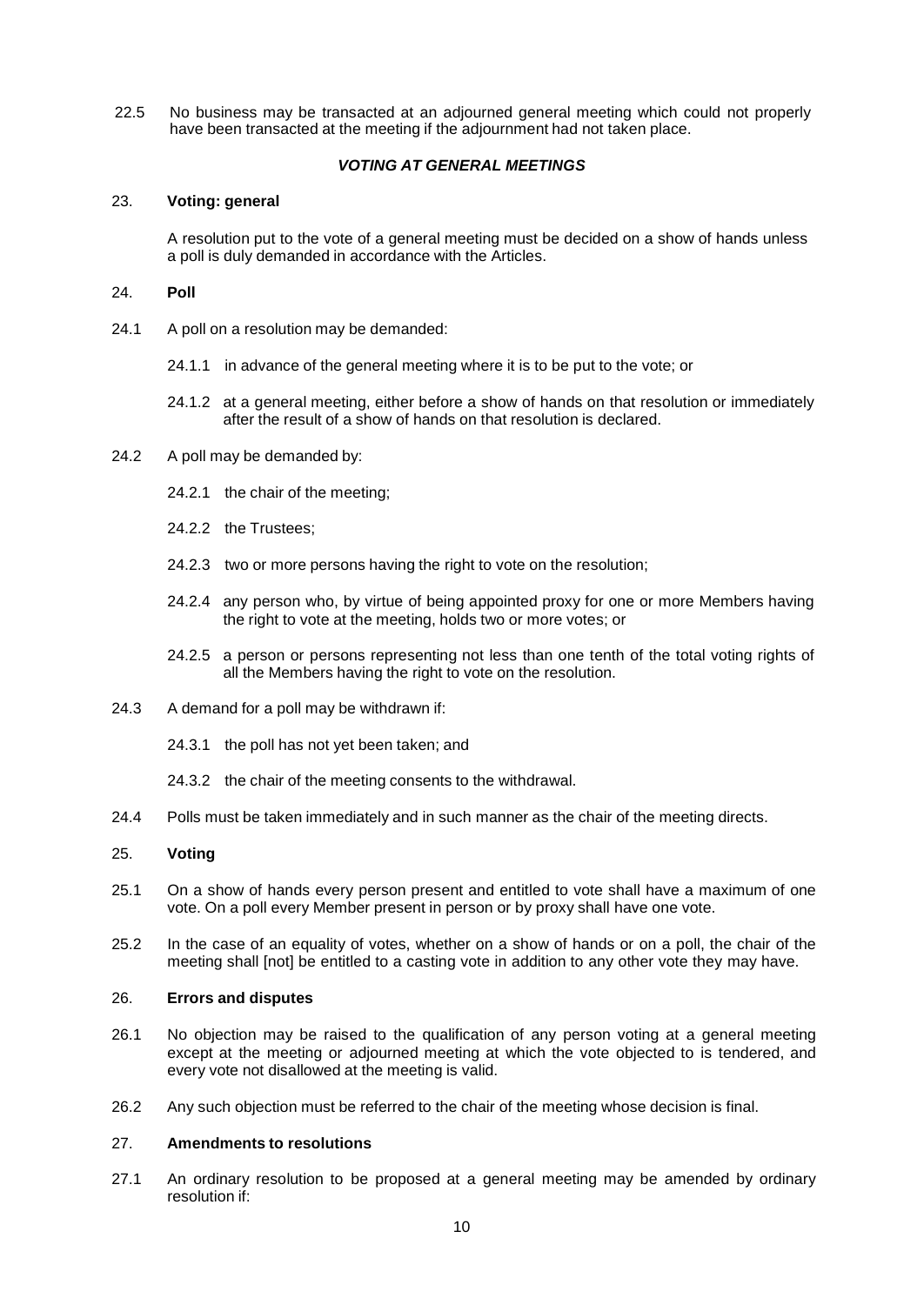- 27.1.1 notice of the proposed amendment is given to The Students' Union in writing by a person entitled to vote at the general meeting at which it is to be proposed not less than 48 hours before the meeting is to take place (or such later time as the chair of the meeting may determine); and
- 27.1.2 the proposed amendment does not, in the reasonable opinion of the chair of the meeting, materially alter the scope of the resolution.
- 27.2 A special resolution to be proposed at a general meeting may be amended by ordinary resolution, if:
	- 27.2.1 the chair of the meeting proposes the amendment at the general meeting at which the resolution is to be proposed; and
	- 27.2.2 the amendment does not go beyond what is necessary to correct a grammatical or other non-substantive error in the resolution.
- 27.3 If the chair of the meeting, acting in good faith, wrongly decides that an amendment to a resolution is out of order, the chair's error does not invalidate the vote on that resolution.

#### **WRITTEN RESOLUTIONS**

#### 28. **Written Resolutions**

- 28.1 Subject to Article 28.5, a written resolution of The Students' Union passed in accordance with this Article 28 shall have effect as if passed by The Students' Union in general meeting.
- 28.2 A written resolution is passed as an ordinary resolution if it is passed by a simple majority of the total voting rights of eligible Members.
- 28.3 A written resolution is passed as a special resolution if it is passed by Members representing not less than 75% of the total voting rights of eligible Members. A written resolution is not a special resolution unless it states that it was proposed as special resolution.
- 28.4 In relation to a resolution proposed as a written resolution of The Students' Union the eligible Members are the Members who would have been entitled to vote on the resolution on the circulation date of the resolution.
- 28.5 A Members' resolution under the Companies Acts removing a Trustee or an auditor before the expiration of their term of office may not be passed as a written resolution.
- 28.6 A copy of the written resolution must be sent to every Member together with a statement informing the Member how to signify their agreement to the resolution and the date by which the resolution must be passed if it is not to lapse. Communications in relation to written resolutions shall be sent to The Students' Union auditors in accordance with the Companies Acts.
- 28.7 A Member signifies their agreement to a proposed written resolution when The Students' Union receives from that member an authenticated document identifying the resolution to which it relates and indicating their agreement to the resolution provided that:
	- 28.7.1 if the document is sent to The Students' Union in hard copy form, it is authenticated if it bears the Member's signature; and
	- 28.7.2 if the document is sent to The Students' Union by electronic means, it is authenticated if the identity of the Member is confirmed in a manner specified by the Trustees or if it is accompanied by a statement of the identity of the Member and The Students' Union has no reason to doubt the truth of that statement or if it is from an email address specified by the Member to The Students' Union for the purposes of receiving documents or information by electronic means.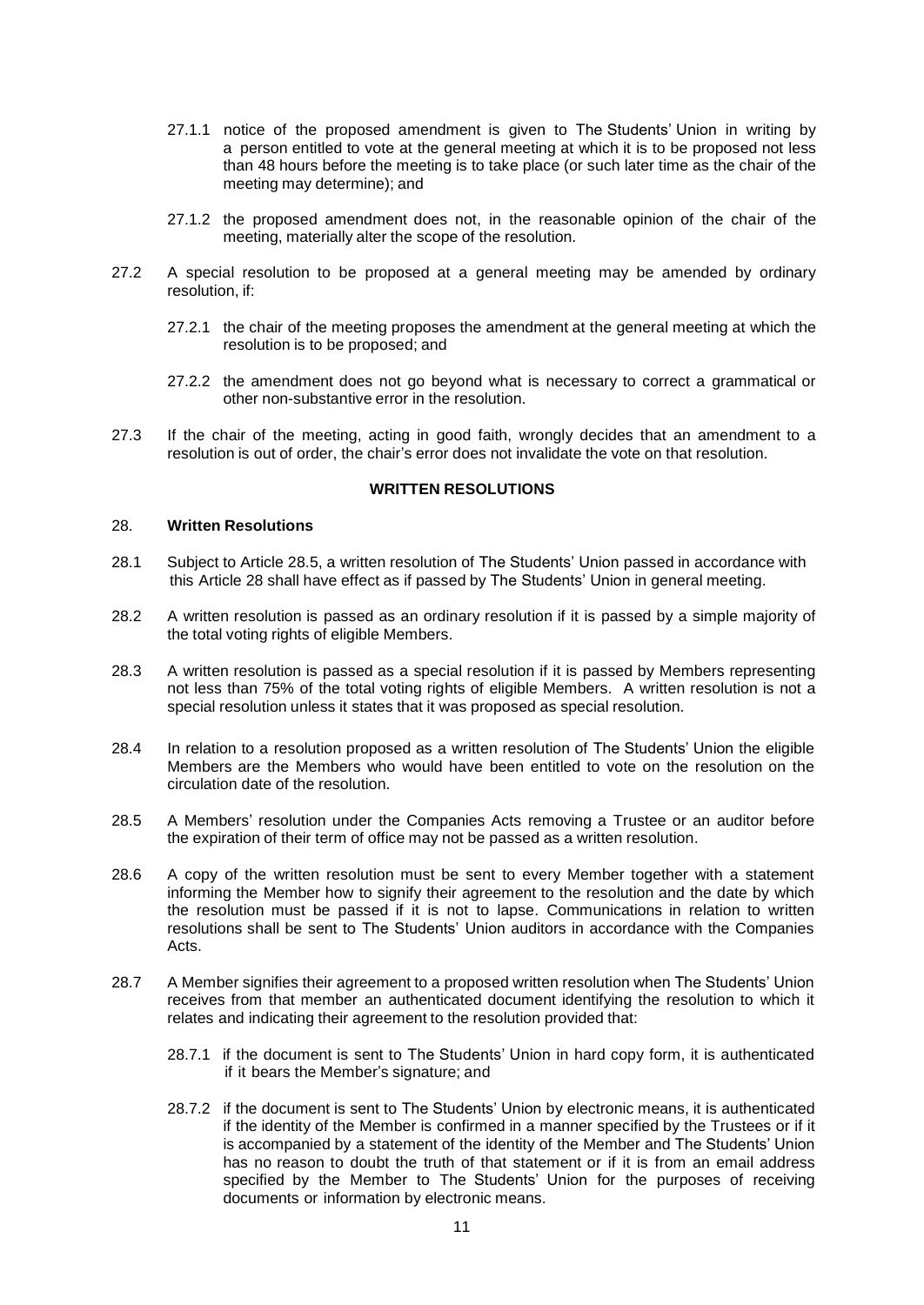- 28.8 A written resolution is passed when the required majority of eligible Members have signified their agreement to it.
- 28.9 A proposed written resolution lapses if it is not passed within 48 days beginning with the circulation date.

## **PART 3**

## **TRUSTEES (Refer to Bye-Law 3)**

## *APPOINTMENT AND RETIREMENT OF TRUSTEES*

## <span id="page-14-0"></span>29. **Appointment of Trustees**

Those persons notified to the Registrar of Companies as the first directors of The Students' Union shall be the first Trustees until and including the Effective Date. Thereafter, the Trustees shall be made up of the following persons:

- 29.1 not more than 5 President Trustees, elected in accordance with Article 30;
- 29.2 not more than 2 Student Trustees, elected in accordance with Article 31;
- 29.3 not more than 4 External Trustees, appointed in accordance with Article 32.

## 30. **President Trustees**

- 30.1 Up to 5 President Trustees shall be elected by secret ballot by the Members of The Students' Union at an election to be held in accordance with Bye-Law 2. The President Trustees shall be elected to posts set out in Bye-Law 2
- 30.2 The President Trustees shall remain in office for a term of one year commencing in accordance with Bye-Law 3. The term of office may be shorter or longer on a transitional basis to coincide with an alteration of the year start or end. Subject to a transitional change in the year of office, a President Trustee may be re-elected for a maximum further term of one year by the Members of The Students' Union at an election to be held in accordance with Bye-Law 2. For the avoidance of doubt, a President Trustee's terms of office may be either consecutive or non- consecutive.
- 30.3 Each President Trustee must be a Student or a President Trustee at the time of their election. A President Trustee shall become a Member of The Students' Union on commencement of their appointment or re-appointment as a President Trustee. Such membership shall cease when the President Trustee ceases to be a President Trustee.
- 30.4 The President Trustees shall be deemed to be "major union office holders" for the purposes of Section 22 of the Education Act.
- 30.5 At the same time as commencing the term of office as a Trustee, the President Trustee will enter into a contract of employment with The Students' Union for a term to be determined by the Bye-Law 3. The duties and method of remuneration of each President Trustee shall be as set out in the Bye- Laws and employment contract.

## 31. **Student Trustees**

- 31.1 Subject to Article 31.2 below, up to 2 Student Trustees shall be appointed by a simple majority vote of the Appointments Committee provided that the appointment of each Student Trustee is ratified by a 2/3 majority vote of the Student Council Meeting. For the avoidance of doubt, such appointment shall not take effect until it has been ratified by the Student Council Meeting.
- 31.2 Each Student Trustee must be a Student at the time of their election.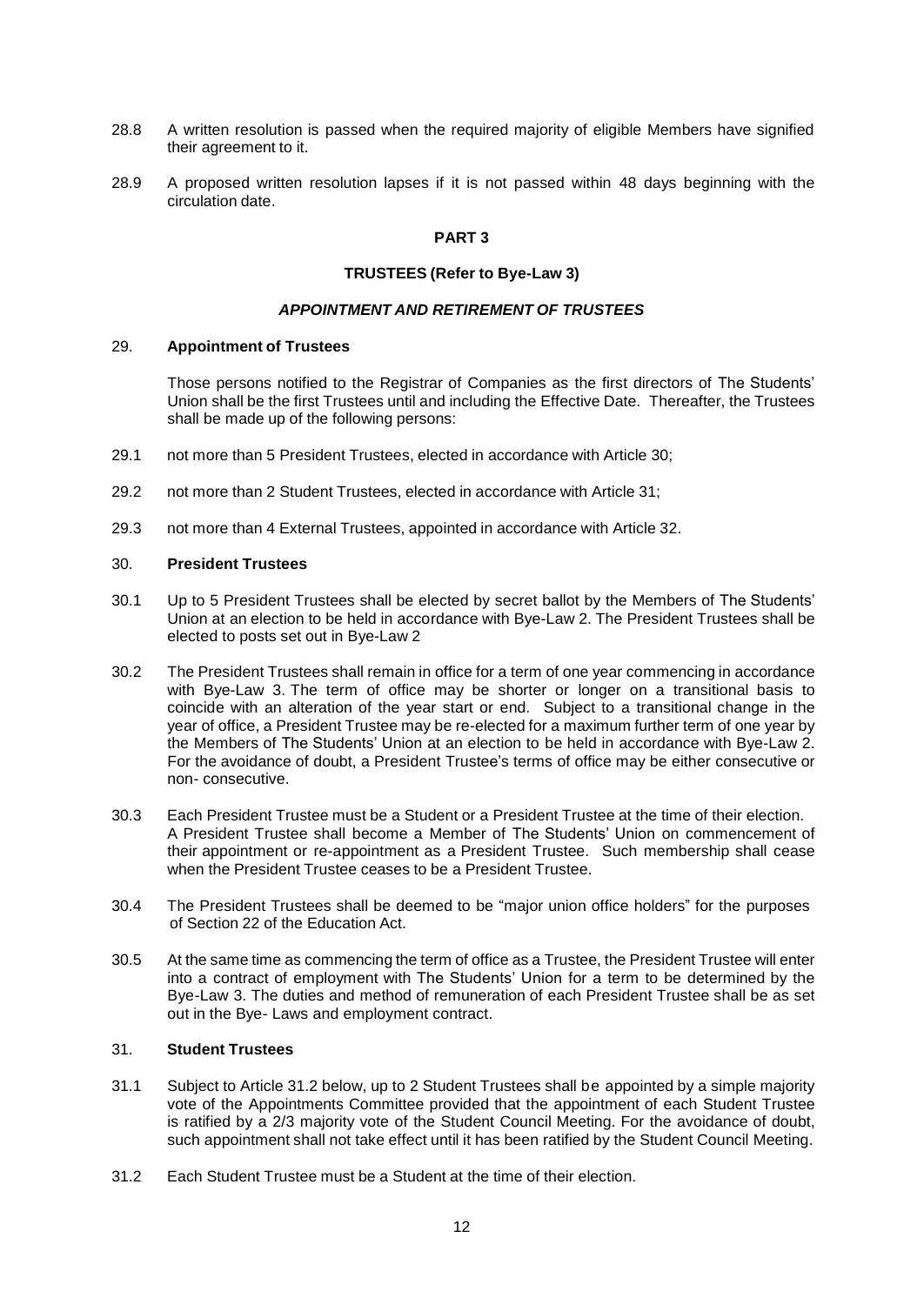- 31.3 Student Trustees shall remain in office for a term of one year commencing in accordance with Bye-Law 3. The term of office may be shorter or longer on a transitional basis to coincide with the alteration of the year start or end.
- 31.4 A Student Trustee may serve a maximum of four consecutive terms.

## 32. **External Trustees**

- 32.1 Up to 4 External Trustees shall be appointed by a simple majority vote of the Appointments Committee provided that the appointment of each External Trustee is ratified by a 2/3 majority vote of the Student Council Meeting. For the avoidance of doubt, such appointment shall not take effect until it has been ratified by the Student Council Meeting.
- 32.2 Unless their appointment is terminated in accordance with Articles 33 to 36, External Trustees shall remain in office for a term of up to four years commencing in accordance with Bye-Law 3.
- 32.3 External Trustees may serve for a maximum of two terms which may either be consecutive or non-consecutive.

## 33. **Disqualification, Resignation and Removal of Trustees**

The office of a Trustee shall be vacated if:

- 33.1 that person ceases to be a Trustee by virtue of any provision of the Companies Act 2006 or is prohibited from being a company director by law;
- 33.2 they become prohibited by law from being a charity trustee;
- 33.3 in the case of an President Trustee, they cease to be an employee of The Students' Union;
- 33.4 in the case of a Student Trustee, they cease to be a Student;
- 33.5 the Trustee resigns by giving notice to The Students' Union (but only if at least four Trustees will remain in office when the notice of resignation is to take effect);
- 33.6 the Trustees reasonably believe that the Trustee is suffering from mental or physical disorder and is incapable of acting as a trustee and they resolve that they be removed from office;
- 33.7 that Trustee fails to attend three consecutive meetings of the Trustees and in the opinion of the Trustees there are no mitigating circumstances for that failure and the Trustees therefore resolve that they be removed for this reason; or
- 33.8 that Trustee is removed from office under Article 34 or 35.

## 34. **Removal of Trustees by the members**

The office of a Trustee shall be vacated if:

34.1 a motion of no confidence in the Trustee is passed by a simple majority of the Members voting in an Referendum, provided that at least 1000 members cast a vote in the Referendum. The Referendum shall only be triggered by a Petition of no confidence signed by at least 150 members.

#### 35. **Removal of Trustees by the Board**

The office of External Trustee shall be vacated if a majority resolution of no confidence is passed by the Trustees. For the avoidance of doubt, the Trustee concerned and any Trustee who has a Conflict of Interest in relation to the matter shall not vote on this resolution and the quorum shall be adjusted accordingly in accordance with Article 50.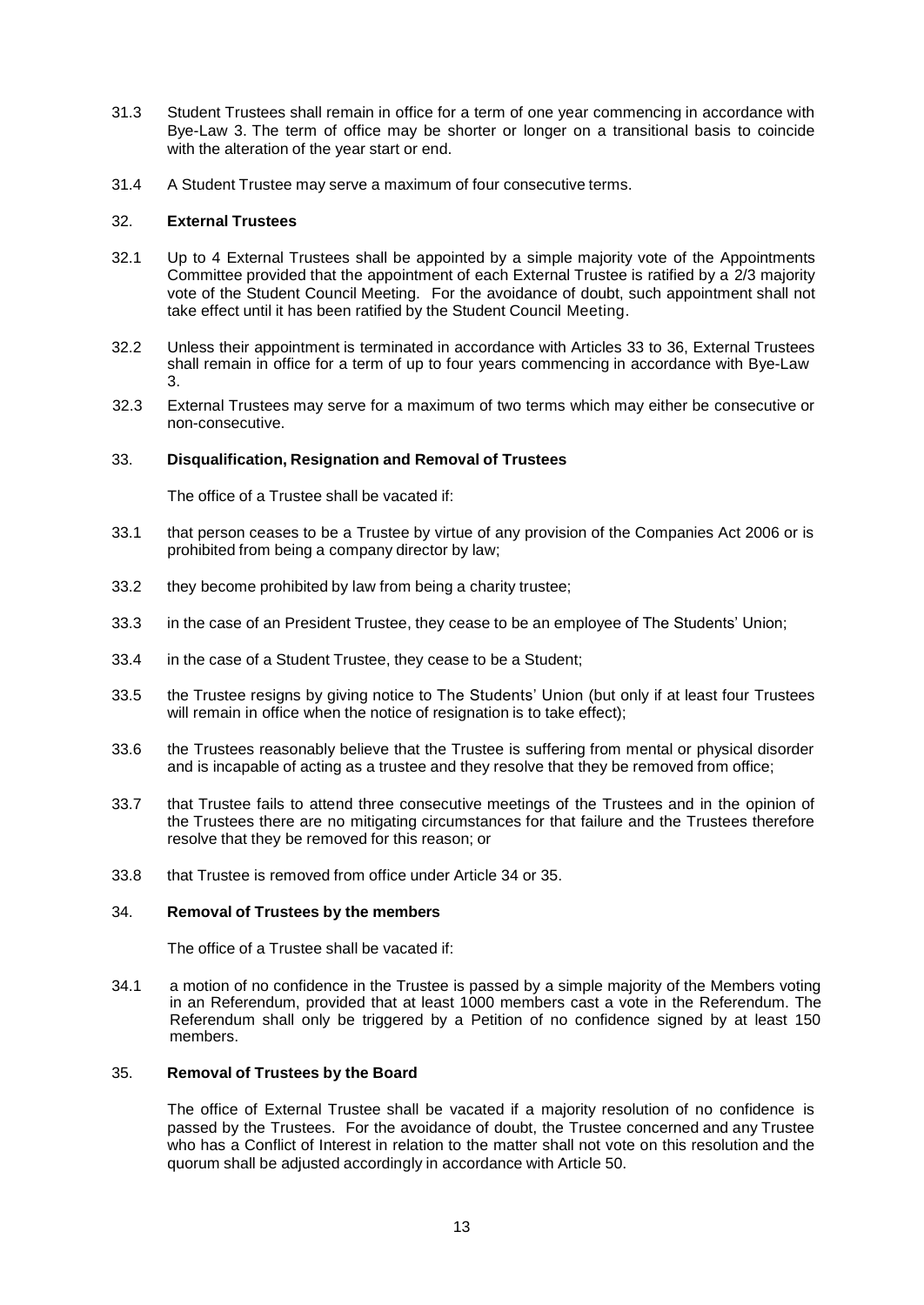### 36. **Rights of Removed Trustee**

- 36.1 A resolution to remove a Trustee in accordance with Article 35 shall not be passed unless the Trustee concerned has been given at least 14 clear days' notice in writing that the resolution is to be proposed, specifying the circumstances alleged to justify removal from office, and has been afforded a reasonable opportunity of being heard by or, at the option of the Trustee being removed, of making written representations to the Trustees.
- 36.2 A Trustee removed from office in accordance with Article 35 shall be entitled to appeal the decision to remove them to an Appeals Panel within 14 days of the resolution. The Appeals Panel shall be made up as set out in Bye-Law 3.

## 37. **Replacement of Trustees**

- 37.1 If a President Trustee resigns, is disqualified or is removed from office at any time prior to the commencement of the Academic Year, the vacancy that results on the Board of Trustees shall be filled in accordance with Bye-Law 2.
- 37.2 If a Student Trustee resigns, is disqualified or is removed from office, a Student Trustee may be elected to the vacancy in accordance with Article 31.1.
- 37.3 If an External Trustee resigns, is disqualified or is removed from office, an External Trustee (as appropriate) shall be appointed to the vacancy in accordance with Article 32.1.

## *TRUSTEES' POWERS AND RESPONSIBILITIES*

#### 38. **Trustees' general authority**

- 38.1 The Board of Trustees shall be responsible for the management and administration of The Students' Union and (subject to the Education Act, these Articles and the Bye-Laws) may exercise all the powers of The Students' Union.
- 38.2 The Board's powers under Article 38.1 shall include but not be limited to responsibility for:
	- 38.2.1 the governance of The Students' Union;
	- 38.2.2 the budget of The Students' Union; and
	- 38.2.3 the strategy of The Students' Union.
- 38.3 The Board of Trustees may override any decision or Policy made by the Members by ordinary resolution in general meeting or by Referendum or by the Student Council which the Trustees consider (in their absolute discretion):
	- 38.3.1 has or may have any financial implications for The Students' Union;
	- 38.3.2 is or may be in breach of, contrary to or otherwise inconsistent with charity or education law or any other legal requirements (including ultra vires);
	- 38.3.3 is not or may not be in the best interests of The Students' Union or all or any of its charitable objects; or
	- 38.3.4 will or may otherwise affect the discharge of any or all of the responsibilities referred to in Article 38.2.
- 38.4 No alteration of these Articles or the Bye-Laws shall invalidate any prior act of the Trustees which would have been valid if that alteration had not been made.
- 38.5 All acts done by a meeting of Trustees, or of a committee of the Trustees, shall be valid, even if it is later discovered that any Trustee who participated in the vote: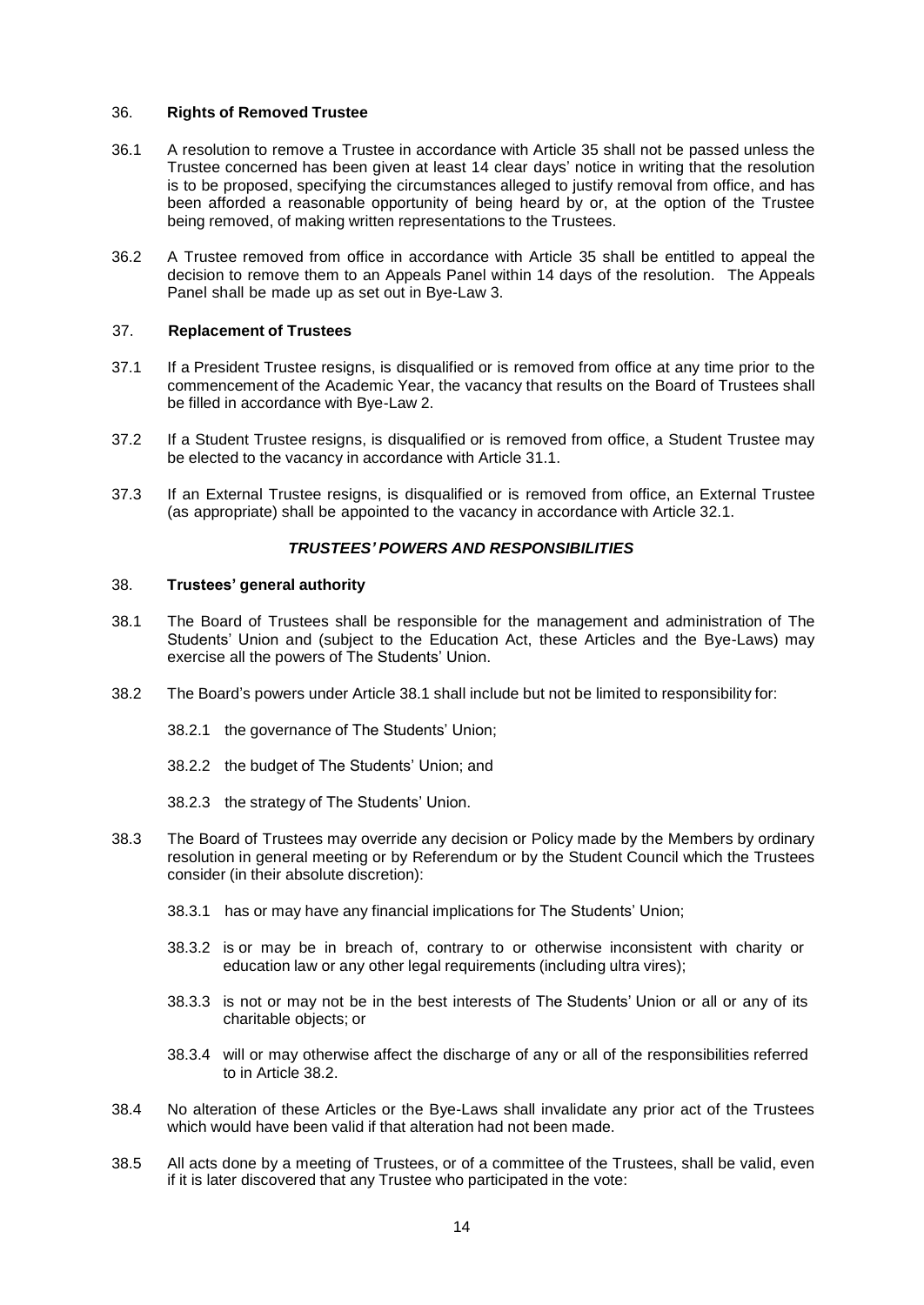- 38.5.1 was not properly appointed;
- 38.5.2 was disqualified from holding office;
- 38.5.3 had vacated office; or
- 38.5.4 was not entitled to vote

#### 39. **Trustees may delegate**

- 39.1 Subject to the Articles, the Trustees may delegate any of the powers which are conferred on them under the Articles:
	- 39.1.1 to such person or committee;
	- 39.1.2 by such means (including by power of attorney);
	- 39.1.3 to such an extent;
	- 39.1.4 in relation to such matters or territories; and
	- 39.1.5 on such terms and conditions

as they think fit.

- 39.2 As set out in Bye-Law 3, if the Trustees so specify, any such delegation may authorise further delegation of the Trustees' powers by any person to whom they are delegated.
- 39.3 The Trustees may revoke any delegation in whole or part, or alter its terms and conditions.

#### 40. **Committees**

- 40.1 In the case of delegation to committees:
	- 40.1.1 the resolution making the delegation shall specify those who shall serve or be asked to serve on such committee (although the resolution may allow the committee to make co-options up to a specified number);
	- 40.1.2 subject to Article 40.3, the composition of any such committee shall be entirely in the discretion of the Trustees and may comprise such of their number (if any) as the resolution may specify;
	- 40.1.3 the deliberations of any such committee shall be reported regularly to the Trustees and any resolution passed or decision taken by any such committee shall be reported promptly to the Trustees and for that purpose every committee shall appoint a secretary;
	- 40.1.4 no committee shall knowingly incur expenditure or liability on behalf of The Students' Union except where authorised by the Trustees or in accordance with a budget which has been approved by the Trustees.
- 40.2 The Trustees shall establish the following committees (which is a non-exhaustive list) in accordance with their powers under Articles 39 and 40.1:
	- 40.2.1 Executive Committee (as further described in Article 42);
	- 40.2.2 Appointments Committee;
	- 40.2.3 Finance and General Purposes Committee; and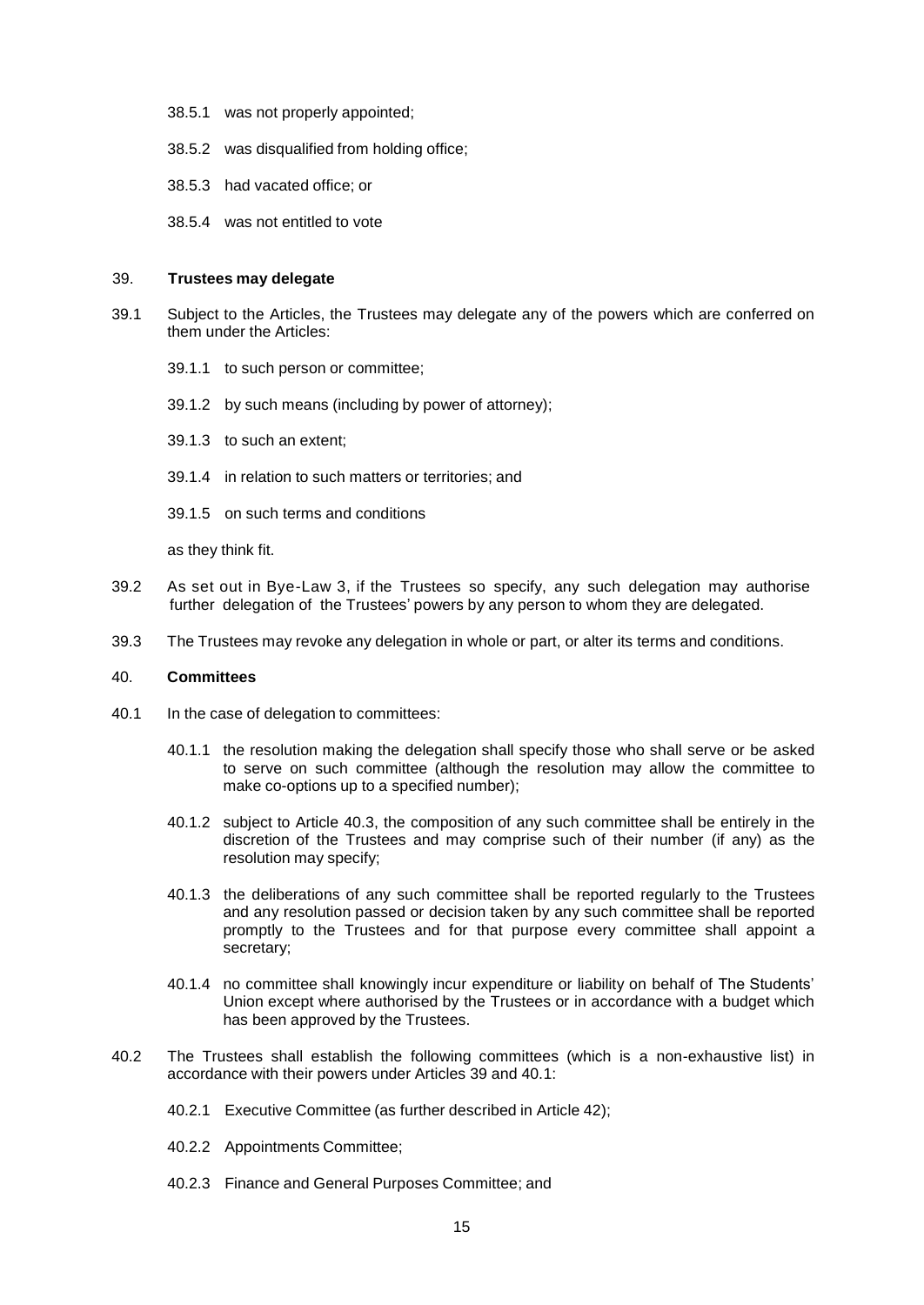40.2.4 Staffing Committee.

40.3 For the avoidance of doubt, the Trustees may (in accordance with Articles 39 and 40.1) delegate all financial matters to any committee provided that such committee shall include at least one Trustee. The Trustees may empower such committee to resolve upon the operation

of any bank account according to such mandate as it shall think fit provided that the signature of at least one Trustee shall be required for cheques above a certain amount as set out in Bye-Law 5 and provided always that no committee shall incur expenditure on behalf of The Students' Union except in accordance with a budget which has been approved by the Trustees.

40.4 The meetings and proceedings of any committee shall be governed by such regulations and under such terms and conditions as the Trustees shall decide, provided that all such arrangements shall not conflict with these Articles and are not superseded by any Bye-Laws.

#### 41. **Delegation of day-to-day management powers to the Chief Executive Officer**

In the case of delegation of the day-to-day management of The Students' Union to the Chief Executive Officer:

- 41.1 the delegated power shall be to manage The Students' Union by implementing the policy and strategy adopted by and within a budget approved by the Trustees and if applicable to advise the Trustees in relation to such policy, strategy and budget;
- 41.2 the Trustees shall provide the Chief Executive Officer with a description of the Chief Executive Officers role and the extent of their authority;
- 41.3 the Chief Executive Officer shall report regularly to the Trustees on the activities undertaken in managing The Students' Union and provide them regularly with management accounts sufficient to explain the financial position of The Students' Union; and
- 41.4 the Trustees shall provide the Chief Executive Officer with a performance management structure to aid the Chief Executive Officers work plan and development.

#### <span id="page-18-0"></span>42. **The Executive Committee**

- 42.1 Unless the Trustees determine otherwise, the Executive Committee shall include:
	- 42.1.1 the President Trustees; and
	- 42.1.2 the Part-Time Officers
- 42.2 The Executive Committee shall meet in accordance with Bye-Law 6.
- 42.3 The Executive Committee's responsibility shall not include the duties of the Trustees as set out in Article 38 but shall include representation and campaigning work and the implementation of Policy save in so far as these responsibilities have not been delegated to another committee.
- 42.4 The Chief Executive Officer and The Students' Union senior management team may attend meetings of the Executive Committee at the request of the Executive Committee.

#### *DECISION-MAKING BY TRUSTEES*

## <span id="page-18-1"></span>43. **Trustees to take decisions collectively**

Any decision of the Trustees must be either a majority decision at a meeting or a decision taken in accordance with Article 53.

#### 44. **Trustees' meetings**

44.1 The Trustees shall hold a minimum of four meetings in any Academic Year.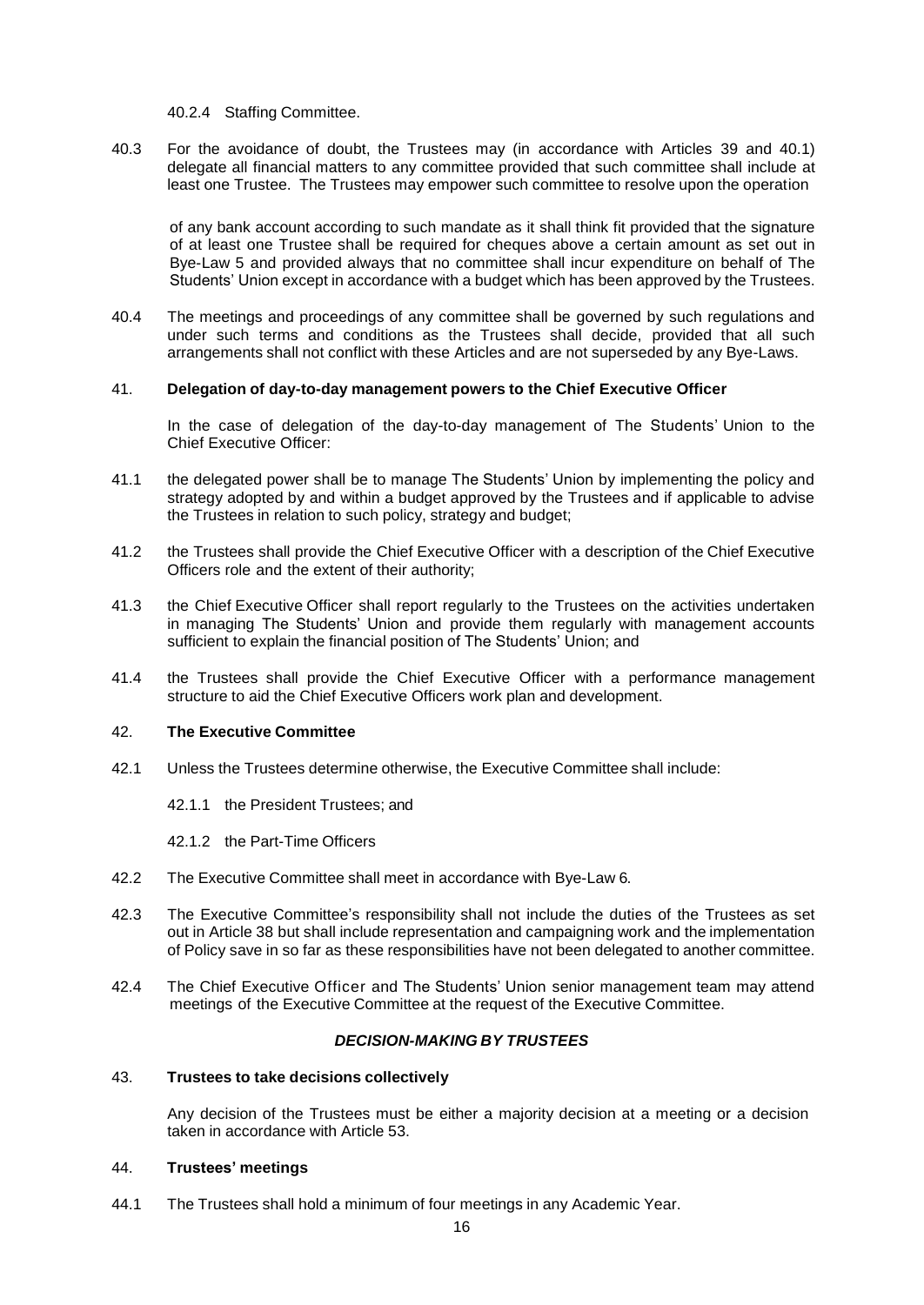44.2 Guests or observers can attend meetings of the Trustees at the discretion of the chair of the meeting

## 45. **Calling a Trustees' meeting**

Three Trustees may, and the Chief Executive Officer at the request of three Trustees shall, call a Trustees' meeting.

### 46. **Length of Notice**

A Trustees' meeting shall be called by at least ten clear days' notice unless either:

- 46.1 all the Trustees agree; or
- 46.2 urgent circumstances require shorter notice.

## 47. **Contents of Notice**

Every notice calling a Trustees' meeting shall specify:

- 47.1 the place, day and time of the meeting;
- 47.2 the general particulars of all business to be considered at such meeting; and
- 47.3 if it is anticipated that Trustees participating in the meeting will not be in the same place, how it is proposed that they should communicate with each other during the meeting.

### 48. **Service of Notice**

Notice of Trustees' meetings shall be given to each Trustee, but need not be in writing. Notice of Trustees' meeting may be sent by electronic means to an address provided by the Trustee for the purpose.

#### 49. **Participation in Trustees' meetings**

- 49.1 Subject to the Articles, Trustees participate in a Trustees' meeting, or part of a Trustees' meeting, when:
	- (a) the meeting has been called and takes place in accordance with the Articles; and
	- (b) they can each communicate to the others any information or opinions they have on any particular item of the business of the meeting.
- 49.2 In determining whether Trustees are participating in a Trustees' meeting, it is irrelevant where any Trustee is or how they communicate with each other.
- 49.3 If all the Trustees participating in a meeting are not in the same place, they may decide that the meeting is to be treated as taking place wherever any of them is.

## 50. **Quorum for Trustees' meetings**

- 50.1 At a Trustees' meeting, unless a quorum is participating, no proposal is to be voted on, except a proposal to call another meeting.
- 50.2 The quorum for Trustees' meetings shall be six and such quorum must include at least three President Trustees and at least one Student Trustee. Where the resolution or issue under discussion concerns a matter in respect of which some or all of the Trustees have a Conflict of Interest, the quorum shall be six.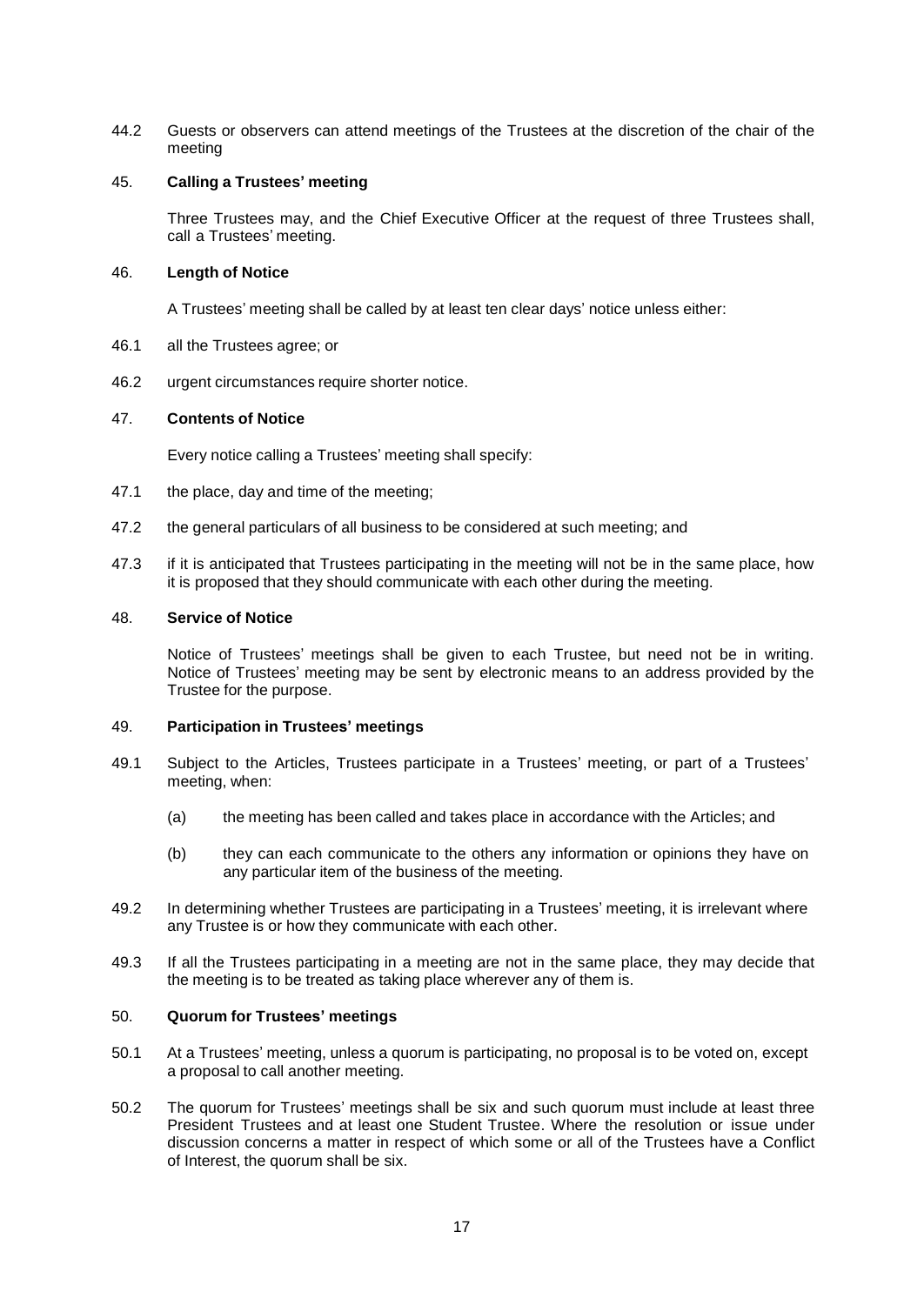50.3 If the total number of Trustees for the time being is less than the quorum required, the Trustees must not take any decision other than a decision to increase the number of Trustees including by calling a general meeting or election so as to enable the Members to elect further Trustees.

## 51. **Chair and Deputy Chair**

- 51.1 The President of The Students' Union shall be the Chair of the Trustees.
- 51.2 The Trustees shall appoint a Trustee to be Deputy Chair of the Trustees and may at any time remove them from office. The role of the Deputy Chair will be to support the Chair.
- 51.3 In the absence of the Chair and the Deputy Chair, another Trustee appointed by the Trustees present shall preside as chair of the meeting.

## 52. **Casting vote**

Questions arising at a Trustees' meeting shall be decided by a majority of votes. In the case of an equality of votes, the chair of the meeting shall be entitled to a casting vote in addition to any other vote they may have.

#### 53. **Decisions without a meeting**

- 53.1 The Trustees may take a unanimous decision without a Trustees' meeting by indicating to each other by any means, including without limitation by electronic means, that they share a common view on a matter. Such a decision may, but need not, take the form of a resolution in writing, copies of which have been signed by each Trustee or to which each Trustee has otherwise indicated agreement in writing.
- 53.2 A decision which is made in accordance with Article 53.1 shall be as valid and effectual as if it had been passed at a meeting duly convened and held, provided the following conditions are complied with:
	- 53.2.1 approval from each Trustee must be received by one person being either such person as all the Trustees have nominated in advance for that purpose or such other person as volunteers if necessary ("the Recipient"), which person may, for the avoidance of doubt, be one of the Trustees;
	- 53.2.2 following receipt of responses from all of the Trustees, the Recipient shall communicate to all of the Trustees by any means whether the resolution has been formally approved by the Trustees in accordance with this Article;
	- 53.2.3 the date of the decision shall be the date of the communication from the Recipient confirming formal approval; and
	- 53.2.4 the Recipient must prepare a minute of the decision in accordance with Article 61.

#### 54. **Majority decisions without Trustees' meeting**

- 54.1 The Trustees may, in the circumstances outlined in this Article, make a two-thirds majority decision without holding a Trustees' meeting.
- 54.2 If:
	- 54.2.1 a Trustee has become aware of a matter on which the Trustees need to take a decision;
	- 54.2.2 that Trustee has taken all reasonable steps to make all the other Trustees aware of the matter and the decision;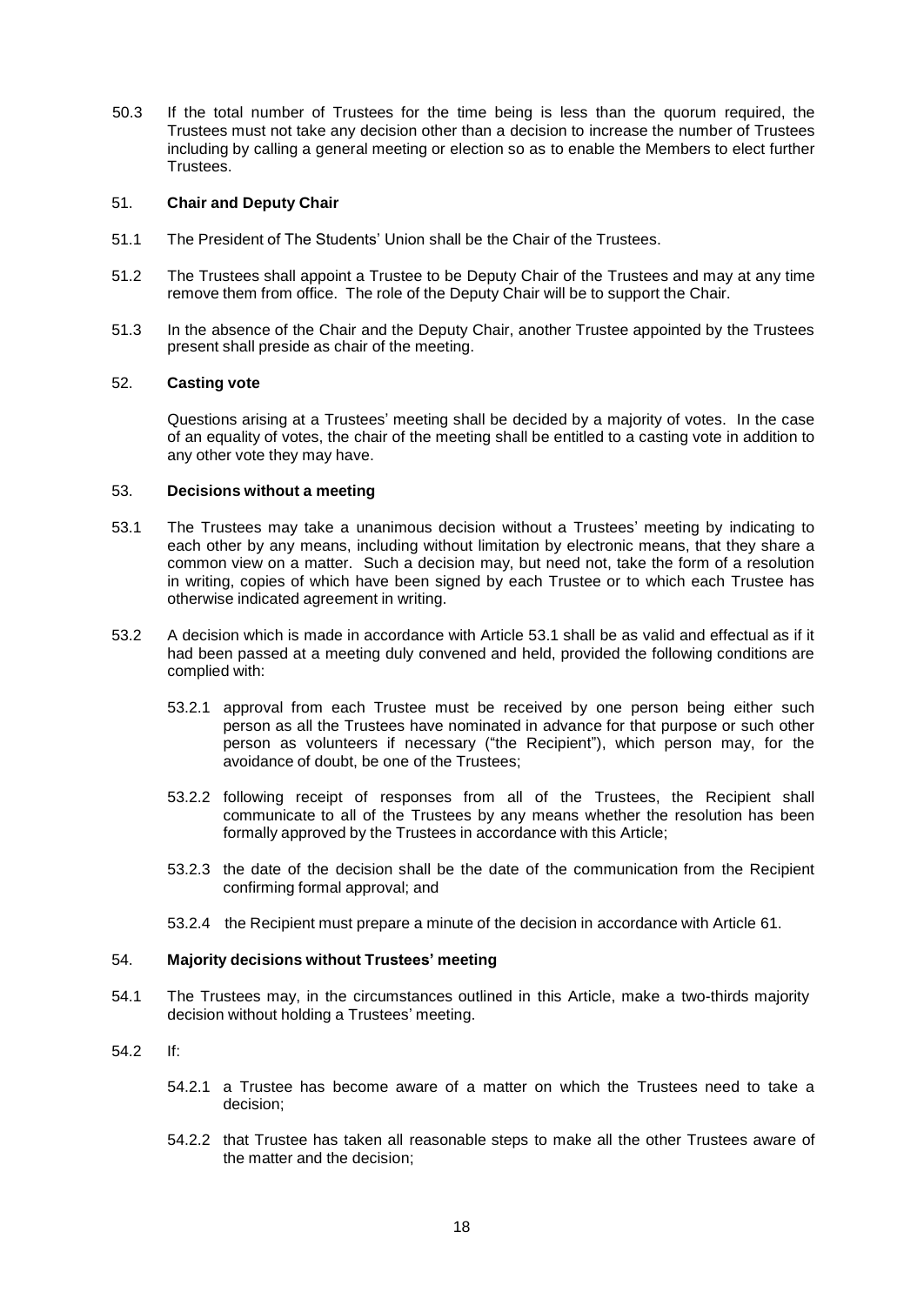- 54.2.3 the Trustees have had a reasonable opportunity to communicate their views on the matter and the decision to each other; and
- 54.2.4 a two-thirds majority of the Trustees vote in favour of a particular decision on that matter

a decision of the Trustees may be taken by a majority and shall be as valid and effectual as if it had been taken at a Trustees' meeting duly convened and held.

- 54.3 Trustees participating in the taking of a majority decision otherwise than at a Trustees' meeting in accordance with this Article:
	- 54.3.1 may be in different places, and may participate at different times; and
	- 54.3.2 may communicate with each other by any means.
- 54.4 No decision shall be taken by the Trustees in accordance with this Article unless a quorum participates in the decision-making process. The quorum for Trustees' decision-making in accordance with this Article shall be the same as the quorum for Trustees' meetings as set out in Article 50.
- 54.5 The Chair or such other persons as shall be appointed by the Trustees shall be the chair of the process of decision-making in accordance with this Article. The process shall include:
	- 54.5.1 circulation of the proposed decision with an indication of the time period for discussion and the date by which Trustees are asked to cast their votes;
	- 54.5.2 the nomination of a person to whom all Trustees' votes must be communicated;
	- 54.5.3 if a majority of the Trustees vote in favour of the decision, the nominated person shall communicate the decision to all the Trustees and the date of the decision shall be the date of the communication from the nominated person confirming formal approval; and
	- 54.5.4 the nominated person must prepare a minute of the decision in accordance with Article 63.
- 54.6 In the case of an equality of votes in any decision-making process in accordance with this Article, the chair shall be entitled to a casting vote in addition to any other vote they may have but this does not apply if, in accordance with the Articles, the chair or specified Trustee is not to be counted as participating in the decision-making process for quorum, voting or agreement purposes.

## 55. **Conflicts of interest**

- 55.1 Whenever a Trustee finds themselves in a situation that is reasonably likely to give rise to a Conflict of Interest, that Trustee must declare their interest to the Trustees unless, or except to the extent that, the other Trustees are or ought reasonably to be aware of it already.
- 55.2 Whenever a matter is to be discussed at a meeting or decided in accordance with Article 53 and a Trustee has a Conflict of Interest in respect of that matter then, subject to Article 56, that Trustee must:
	- 55.2.1 remain only for such part of the meeting as in the view of the other Trustees is necessary to inform the debate;
	- 55.2.2 not be counted in the quorum for that part of the meeting [or decision-making process]; and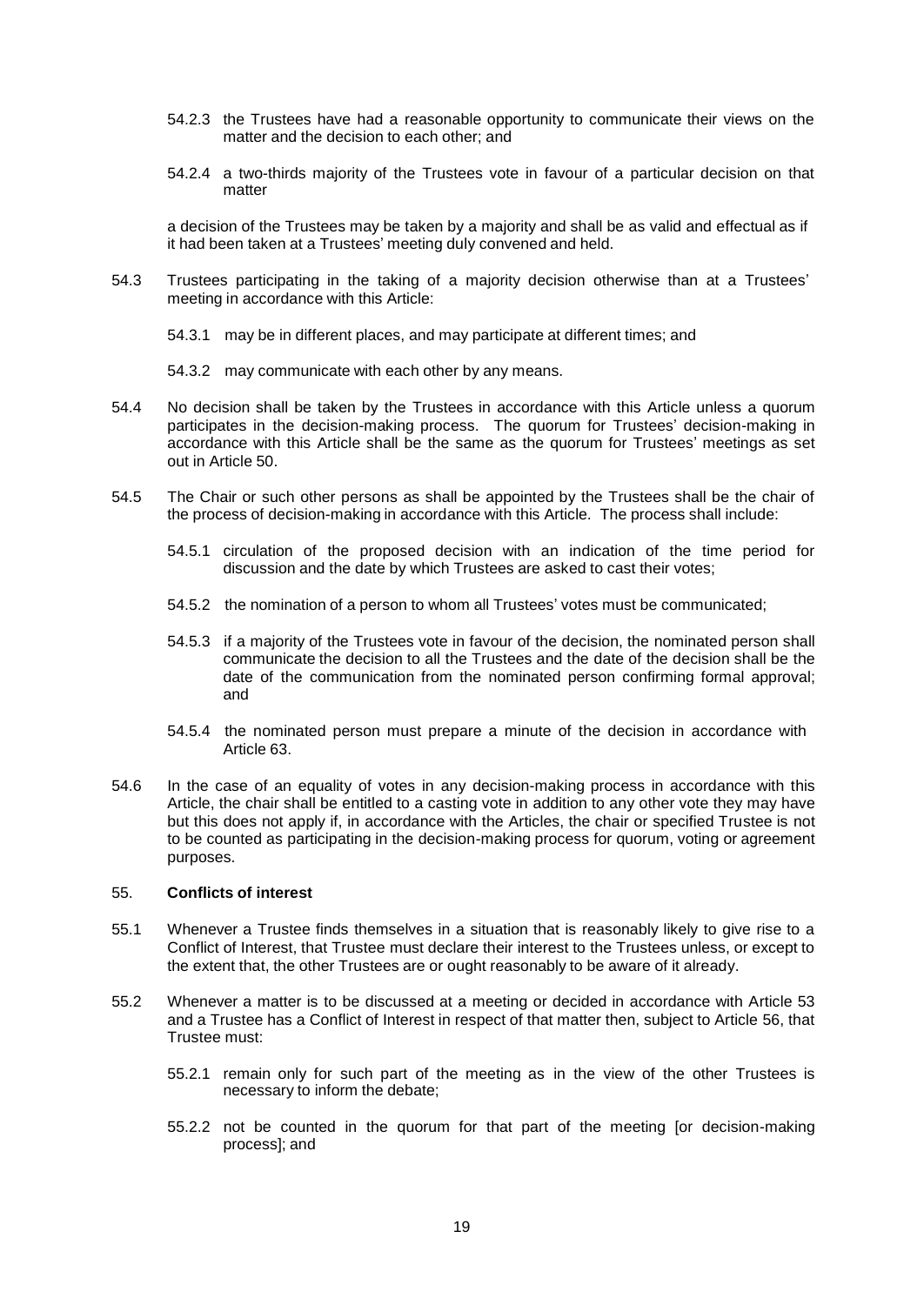55.2.3 withdraw during the vote and have no vote on the matter.

- 55.3 If any question arises as to whether a Trustee has a Conflict of Interest, the question shall be decided by a majority decision of the other Trustees.
- 55.4 When a Trustee has a Conflict of Interest which they have declared to the Trustees, that Trustee shall not be in breach of their duties to The Students' Union by withholding confidential information from The Students' Union if to disclose it would result in a breach of any other duty or obligation of confidence owed by that Trustee.

#### 56. **Trustees' power to authorise a conflict of interest**

- 56.1 The Trustees may (subject to such terms as they may impose from time to time, and subject always to their right to vary or terminate such authorisation) authorise, to the fullest extent permitted by law:
	- 56.1.1 any matter which would otherwise result in a Trustee infringing their duty to avoid a situation in which that Trustee has a Conflict of Interest; and
	- 56.1.2 the manner in which a Conflict of Interest arising out of any Trustee's office, employment or position may be dealt with and, for the avoidance of doubt, they can decide that the Trustee with a Conflict of Interest can participate in a vote on the matter and can be counted in the quorum

provided that when deciding to give such authorisation the provisions of Article [56] shall be complied with and provided that nothing in this Article shall have the effect of allowing the Trustees to authorise a benefit that is not permitted in accordance with the Articles.

- 56.2 If a matter, or office, employment or position, has been authorised by the Trustees in accordance with this Article then, even if that Trustee has been authorised to remain at the meeting by the other Trustees, the Trustee may absent themselves from meetings of the Trustees at which anything relating to that matter, or that office, employment or position, will or may be discussed.
- 56.3 A Trustee shall not be accountable to The Students' Union for any benefit which that Trustee derives from any matter, or from any office, employment or position, which has been authorised by the Trustees in accordance with this Article (subject to any limits or conditions to which such approval was subject).

### **PART 4**

## **STUDENT COUNCIL**

#### <span id="page-22-0"></span>57. **Student Council**

- 57.1 The Student Council shall have the authority to:
	- 57.1.1 represent the voice of the Students;
		- 57.1.2 subject to Article 38.3, set the Policy of The Students' Union (in accordance with Bye-Law 6);
		- 57.1.3 make, repeal and amend the Bye-Laws jointly with the Trustees in accordance with Article 58;
	- 57.1.4 receive a quarterly report from the Trustees;
- 57.2 The composition and proceedings of the Student Council shall be set out in Bye-Law 6.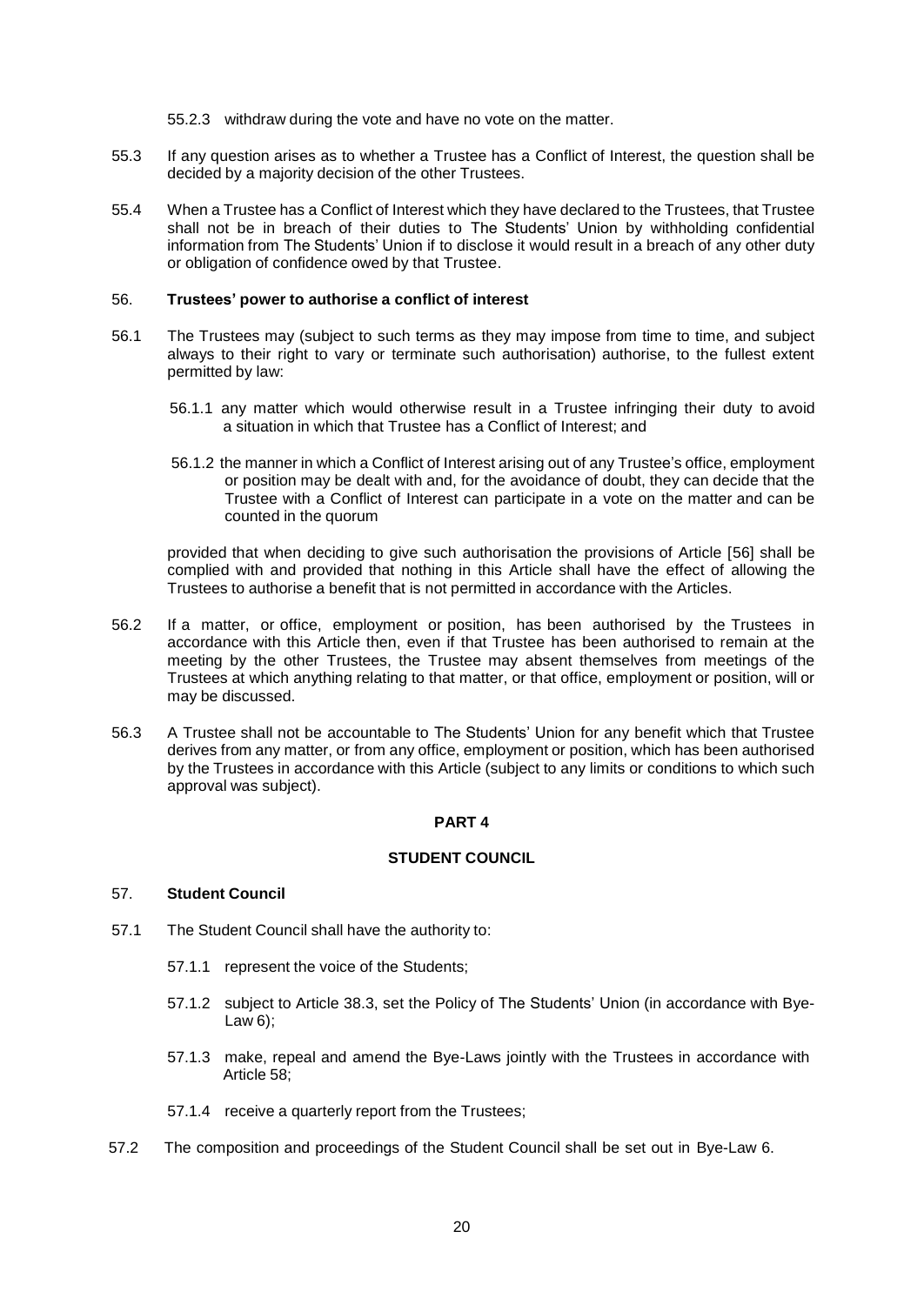### **PART 5**

#### **ADMINISTRATIVE ARRANGEMENTS AND MISCELLANEOUS PROVISIONS**

## <span id="page-23-0"></span>58. **Bye-Laws**

The Trustees and the Student Council shall have the power from time to time to jointly make, repeal or amend Bye-Laws as to the management of The Students' Union and its working practices provided that such Bye-Laws shall not be inconsistent with these Articles.

## 59. **Communications by and to The Students' Union**

- 59.1 Subject to the provisions of the Companies Acts and these Articles a document or information (including any notice) to be given, sent or supplied to any person may be given, sent or supplied in hard copy form, in electronic form or (in the case of communications by The Students' Union) by making it available on a website, provided that:
	- 59.1.1 a document or information (including any notice) may only be given, sent or supplied in electronic form where the recipient has agreed (generally or specifically) that the document or information may be sent in that form and has not revoked that agreement; and
	- 59.1.2 a document or information (including any notice) may only be given, sent or supplied by being made available on a website if:
		- (a) the recipient has agreed (generally or specifically) that the document or information may be sent or supplied in that manner; or
		- (b) the recipient is deemed to have so agreed in accordance with the Companies Acts.
- 59.2 Any document or information (including any notice) sent to a Member under the Articles may be sent to the Member's postal address as shown in The Students' Union register of Members or (in the case of documents or information sent by electronic means) to an address specified for the purpose by the Member, provided that:
	- 59.2.1 a Member whose registered address is not within the United Kingdom and who gives to The Students' Union an address within the United Kingdom at which notices may be given to them, or an address to which notices may be sent by electronic means, shall be entitled to have notices given to that member at that address, but otherwise no such Member shall be entitled to receive any notice from The Students' Union; and
	- 59.2.2 The Students' Union is not required to send notice of a general meeting or a copy of its annual report and accounts to a Member for whom it no longer has a valid address.
- 59.3 Any document to be served on The Students' Union by a Member under the Articles may be served:
	- 59.3.1 in the case of documents in hard copy form, by sending or delivering them to The Students' Union registered office or delivering them personally to an officer or Trustee of The Students' Union; or
	- 59.3.2 in the case of documents in electronic form, by sending them by electronic means to an address notified to the Members for that purpose provided that the Trustees are satisfied as to the identity of the Member (and the Trustees have discretion to specify how such identity should be confirmed).
- 59.4 A Member present in person or by proxy at any meeting of The Students' Union shall be deemed to have received notice of the meeting and, where requisite, of the purpose for which it was called.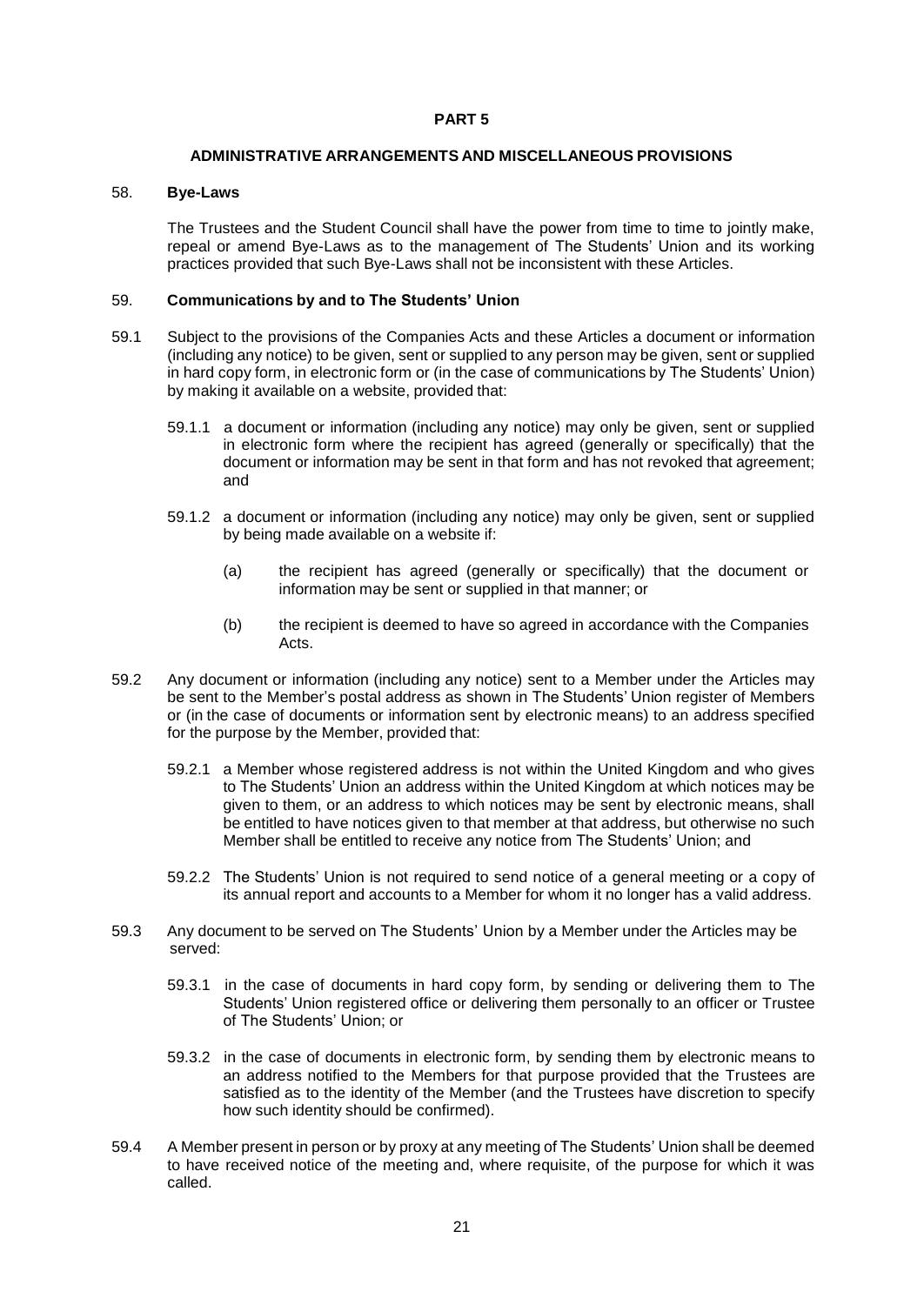- 59.5 Where any document or information is sent or supplied:
	- 59.5.1 by post, service or delivery shall be deemed to be effected at the expiration of 48 hours after the envelope containing it was posted. In proving such service or delivery it shall be sufficient to prove that such envelope was properly addressed and posted;
	- 59.5.2 by electronic means to an address specified for the purpose by the intended recipient, service or delivery shall be deemed to be effected on the same day on which it is sent or supplied. In proving such service it shall be sufficient to prove that it was properly addressed; and
	- 59.5.3 by means of a website, service or delivery shall be deemed to be effected when: (a)

the material is first made available on the website; or

- (b) (if later) when the recipient received or is deemed to have received notification of the fact that the material was available on the website.
- 59.6 Where any document or information has been sent or supplied by The Students' Union by electronic means and The Students' Union receives notice that the message is undeliverable:
	- 59.6.1 if the document or information has been sent to a Member and is notice of a general meeting of The Students' Union or a copy of the annual report and accounts of The Students' Union, The Students' Union is under no obligation to send a hard copy of the document or information to the Member's postal address as shown in The Students' Union register of Members, but may in its discretion choose to do so; and
	- 59.6.2 in all other cases, The Students' Union will send a hard copy of the document or information to the Member's postal address as shown in The Students' Union register of Members, or in the case of a recipient who is not a Member, to the last known postal address for that person.
	- 59.6.3 The date of service or delivery of the documents or information shall be the date on which the original electronic communication was sent, notwithstanding the subsequent sending of hard copies.

#### 60. **Secretary**

- 60.1 A Secretary may be appointed by the Trustees for such term at such remuneration and upon such conditions as they may think fit, and may be removed by them. If there is no Secretary:
	- 60.1.1 anything authorised or required to be given or sent to, or served on, The Students' Union by being sent to its Secretary may be given or sent to, or served on, The Students' Union itself, and if addressed to the Secretary shall be treated as addressed to The Students' Union; and
	- 60.1.2 anything else required or authorised to be done by or to the Secretary of The Students' Union may be done by or to a Trustee, or a person authorised generally or specifically in that behalf by the Trustees.

#### 61. **Minutes**

- 61.1 The Trustees shall cause minutes to be made in books kept for the purpose:
	- 61.1.1 of all appointments of officers made by the Trustees;
	- 61.1.2 of all resolutions of The Students' Union and of the Trustees; and
	- 61.1.3 of all proceedings at meetings of The Students' Union and of the Trustees, and of committees of Trustees, including the names of the Trustees present at each such meeting and any such minute, if purported to be signed (or in the case of minutes of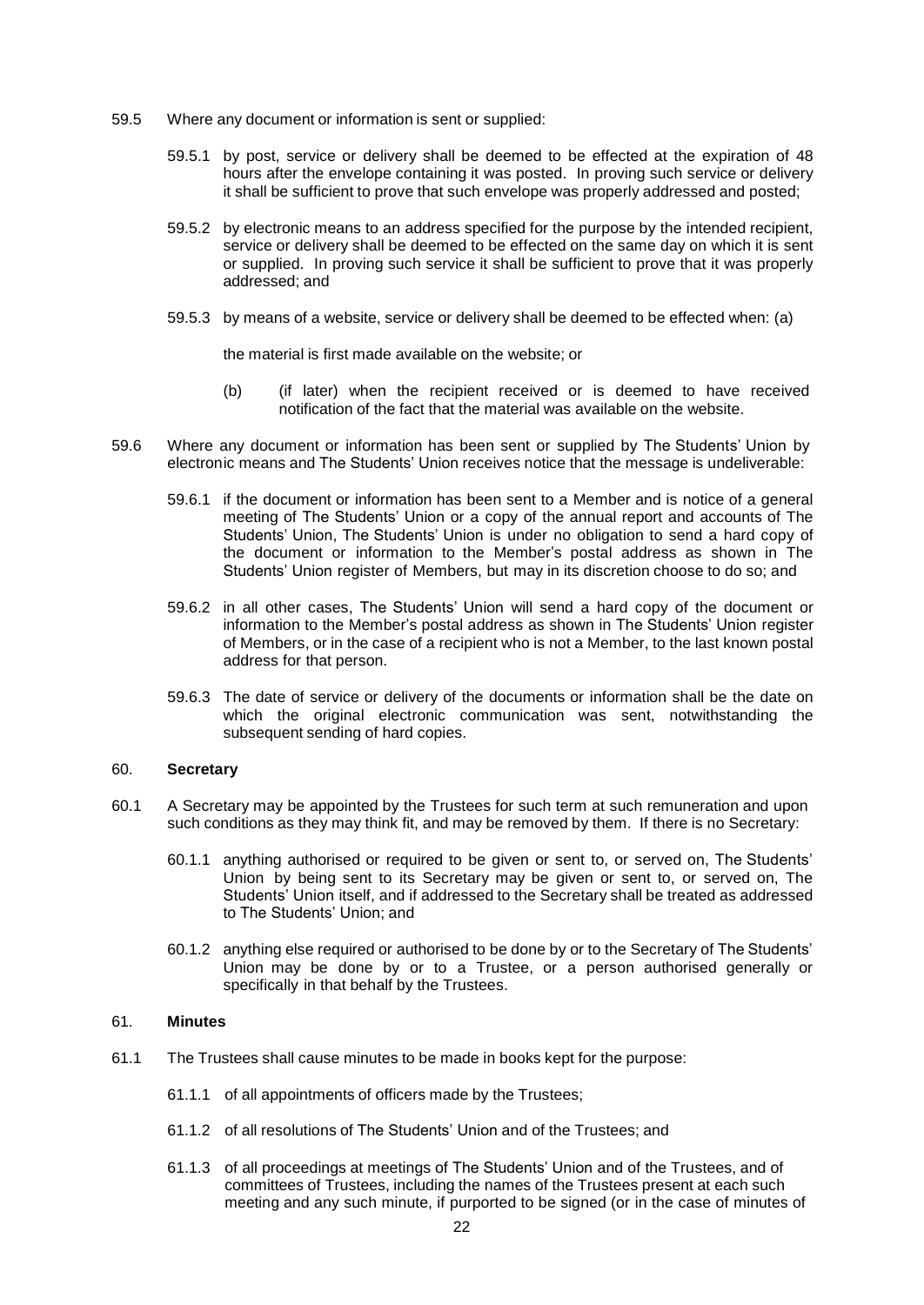Trustees' meetings signed or authenticated) by the chair of the meeting at which the proceedings were had, or by the chair of the next succeeding meeting, shall, as against any Member or Trustee of The Students' Union, be sufficient evidence of the proceedings.

- 61.2 The minutes referred to in Article 61.1 above must be kept for at least ten years from the date of the meeting, resolution or decision.
- 61.3 The minutes of the meetings referred to in Article 61.1 above shall normally be considered open and shall be available to the Members on The Students' Union website, except where those minutes relate to any reserved or confidential matters, including without limitation staffrelated or disciplinary matters. Copies of the minutes shall also be kept in The Students' Union offices.

## 62. **Records and accounts**

- 62.1 The Trustees shall comply with the requirements of the Companies Acts and of the Charities Act 1993 as to maintaining a Members' register, keeping financial records, the audit or examination of accounts and the preparation and transmission to the Registrar of Companies and the Charity Commission of:
	- 62.1.1 annual reports;
	- 62.1.2 annual returns; and
	- 62.1.3 annual statements of account.
- 62.2 The Members of The Students' Union have the right to ask the Trustees questions in writing about the content of any documents referred to in Article 62.1.

## 63. **Irregularities**

The proceedings at any meeting or on the taking of any poll or the passing of a written resolution or the making of any decision shall not be invalidated by reason of any accidental informality or irregularity (including any accidental omission to give or any non-receipt of notice) or any want of qualification in any of the persons present or voting or by reason of any business being considered which is not specified in the notice unless a provision of the Companies Acts specifies that such informality, irregularity or want of qualification shall invalidate it.

#### 64. **Patrons**

The Trustees may appoint and remove any individual(s) as patron(s) of The Students' Union and on such terms as they shall think fit. A patron shall have the right to be given notice of, to attend and speak (but not vote) at any general meeting of The Students' Union as if a Member and shall also have the right to receive accounts of The Students' Union when available to Members.

#### 65. **Exclusion of model articles**

The relevant model articles for a company limited by guarantee are hereby expressly excluded.

#### *TRUSTEES' INDEMNITY*

#### 66. **Indemnity**

Without prejudice to any indemnity to which a Trustee may otherwise be entitled, every Trustee shall and every other officer or auditor of The Students' Union may be indemnified out of the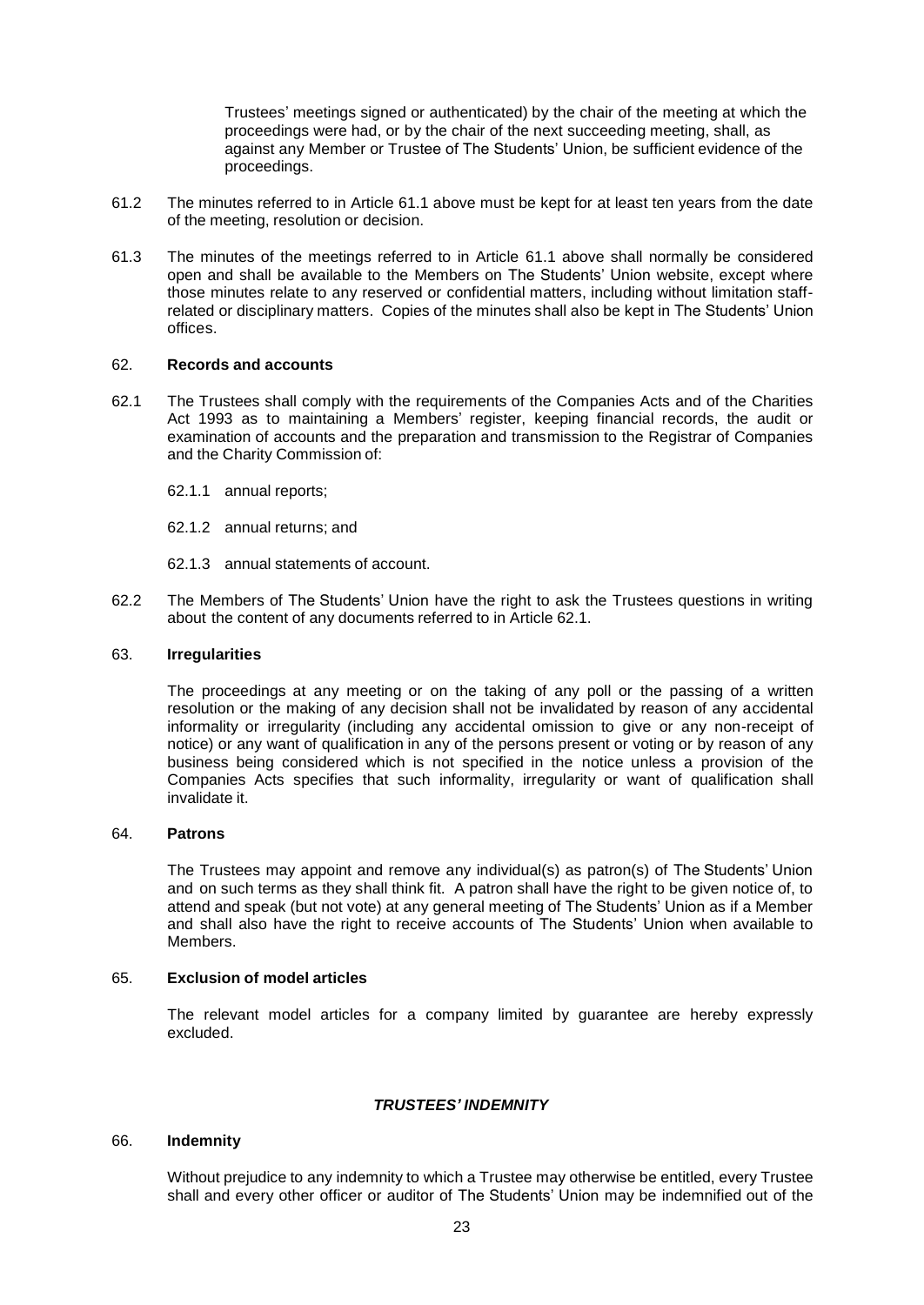assets of The Students' Union against any liability incurred by them in defending any proceedings, whether civil or criminal, in which judgment is given in their favour or in which they are acquitted or in connection with any application in which relief is granted to them by the court from liability for negligence, default, breach of duty or breach of trust in relation to the affairs of The Students' Union, and against all costs, charges, losses, expenses or liabilities incurred by them in the execution and discharge of their duties or in relation thereto.

## *DEFINITIONS AND INTERPRETATION*

#### 67. **Defined terms**

67.1 In these Articles, unless the context requires otherwise, the following terms shall have the following meanings:

| Term   |                                                                  | <b>Meaning</b>                                                                                                                                                                                                                                         |
|--------|------------------------------------------------------------------|--------------------------------------------------------------------------------------------------------------------------------------------------------------------------------------------------------------------------------------------------------|
| 67.1.1 | "Academic Year"                                                  | the period between 1st August in one year to 31st July in the next<br>year determined by The Students' Union as the period during which<br>students are required to be registered with the UWE Bristol;                                                |
| 67.1.2 | "address"                                                        | includes a number or address used for the purpose of sending or<br>receiving documents by electronic means;                                                                                                                                            |
| 67.1.3 | "Appointments<br><b>Committee"</b>                               | the committee set up in accordance with the Bye- Law 3 that<br>will include two President Trustees, one External Trustee and one<br><b>Student Trustee;</b>                                                                                            |
| 67.1.4 | "Articles"                                                       | these articles of association of The Students' Union                                                                                                                                                                                                   |
| 67.1.5 | "Board of Trustees" the board of Trustees of The Students' Union |                                                                                                                                                                                                                                                        |
| 67.1.6 | "Bye-Laws"                                                       | the bye-laws setting out the working practices of The Students' Union<br>made from time to time in accordance with Article 58;                                                                                                                         |
| 67.1.7 | "Chair"                                                          | the chair of the Board of Trustees, who shall be the President<br>of The Students' Union in accordance with Article 51.1;                                                                                                                              |
| 67.1.8 | "circulation date"                                               | in relation to a written resolution, has the meaning given to it<br>in the Companies Acts;                                                                                                                                                             |
| 67.1.9 | "clear days"                                                     | in relation to the period of a notice, that period excluding<br>the day when the notice is given or deemed to be given and the<br>day for which it is given or of which it is to take effect                                                           |
|        | 67.1.10 "Code of Practice"                                       | the code of practice relating to UWE Bristol's obligations under<br>Section 22 of the Education Act;                                                                                                                                                   |
|        | 67.1.11 "Companies Acts"                                         | means the Companies Acts (as defined in Section 2 of the<br>Companies Act 2006), in so far as they apply to The Students'<br>Union;                                                                                                                    |
|        |                                                                  | 67.1.12 "Conflict of Interest" any direct or indirect interest of a Trustee (whether personal,<br>by virtue of a duty of loyalty to another organisation or otherwise) that<br>conflicts, or might conflict with the interests of The Students' Union; |
|        |                                                                  | 67.1.13 "Connected Person" any person falling within one of the following categories<br>and where payment to that person might result in the Trustee<br>obtaining benefit: (a) any spouse, civil partner, parent, child,                               |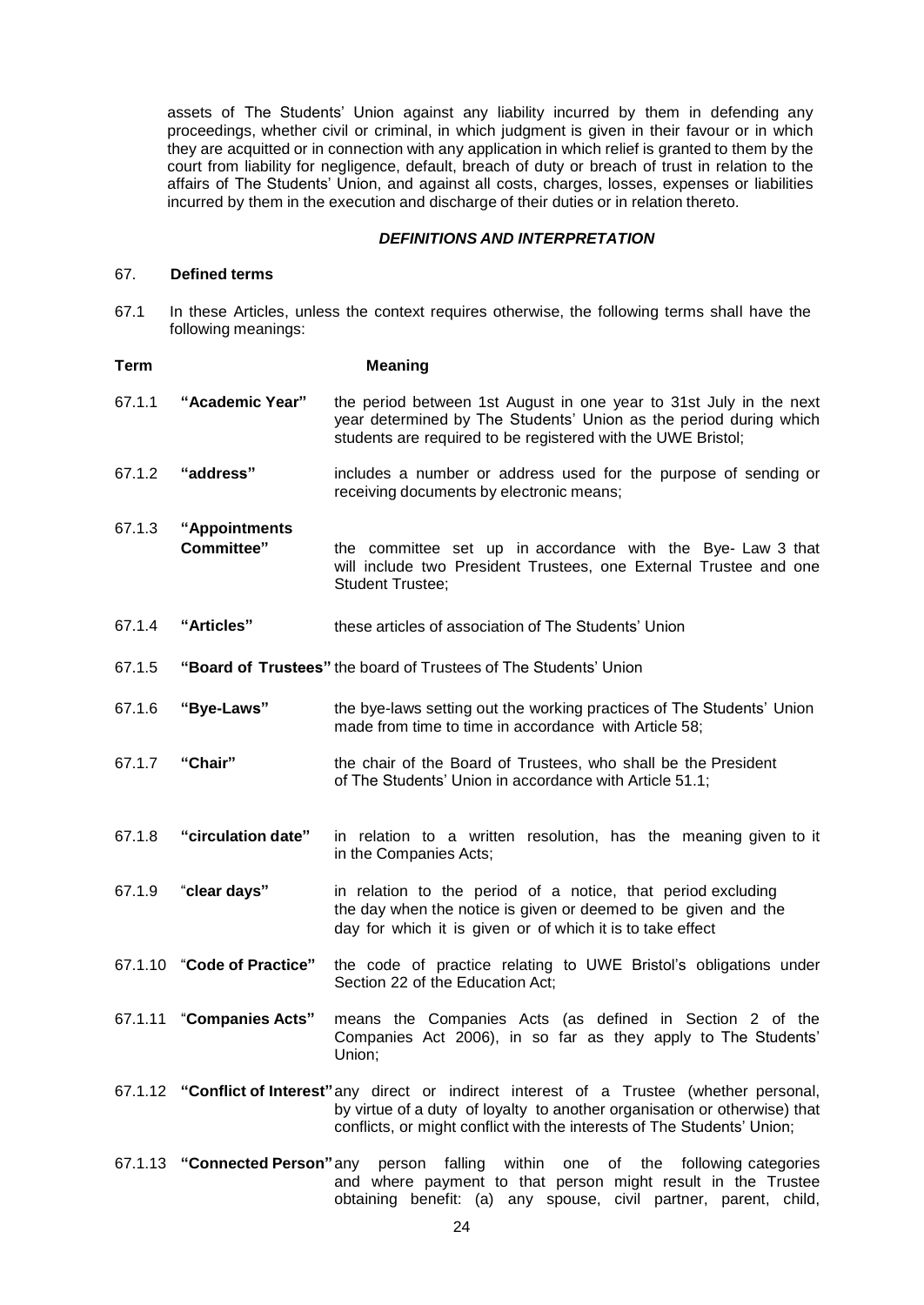brother, sister, grandparent or grandchild of a Trustee; or (b) the spouse or civil partner of any person in (a); or (c) any person living with a Trustee or their partner; or (d) any company or LLP or firm of which a Trustee is a paid director, member, partner or employee, or shareholder holding more than 1% of the capital;

- 67.1.14 **"Democratic** a Democratic Procedures Officer, who shall be a student Member annually elected through a cross-campus ballot. They shall facilitate the Student Council Meetings.
- 67.1.15 **"Deputy Chair"** the deputy chair of the Board of Trustees, who shall be appointed in accordance with Article 51.2;
- 67.1.16 **"document"** includes, unless otherwise specified, any document sent or supplied in electronic form;
- 67.1.17 "**Education Act"** the Education Act 1994;
- 67.1.18 **"Effective Date"** the date on which the undertaking previously carried on by the unincorporated charity known as University of the West of England Students' Union is transferred to The Students' Union;
- 67.1.19 **"electronic form"** has the meaning given in Section 1168 of the Companies Act 2006;
- 67.1.20 **"the Executive** means the committee comprising the President Trustees and the Part-Time Officers as further described in Article 42;
- 67.1.21 **"External Trustee"** a Trustee appointed in accordance with Article 32.1 who for the avoidance of doubt shall not be deemed to be either a major union office holder or a sabbatical union office holder for the purposes of Section 22 of the Education Act;
- 67.1.22 **"financial expert"** an individual, company or firm who is authorised to give investment advice under the Financial Services and Markets Act 2000;
- 67.1.23 **"Chief Executive Officer"** the Chief Executive Officer of The Students' Union who is appointed by the Board of Trustees;
- 67.1.24 **"hard copy" and "hard copy form"** have the meanings respectively given to them in the Companies Act 2006;
- 67.1.25 **"Hour"** any full period of an hour but not including any part of a day that is a Saturday Sunday or Bank Holiday in England;
- 67.1.26 **"Members"** members of The Students' Union being students at UWE Bristol as further defined in Article 10.1.1 and the President Trustees;
- 67.1.27 **"NUS"** National Union of Students;
- 67.1.28 **"President Trustee"** a Trustee elected in accordance with Article 30.1;
- 67.1.29 **"Part-Time Officers"** the Members elected in accordance with the Bye-Laws to be officers of The Students' Union while continuing their studies at UWE Bristol;